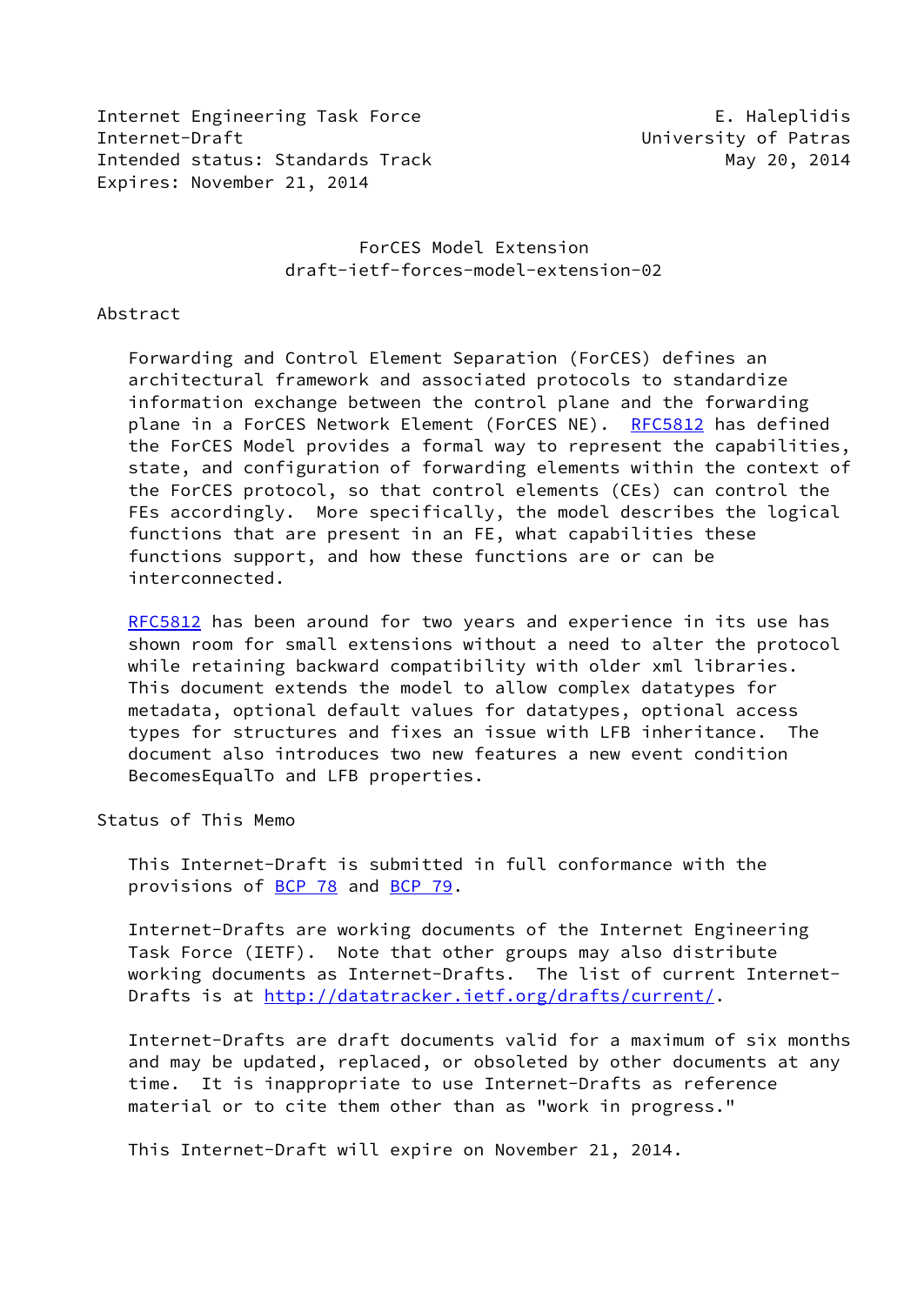<span id="page-1-1"></span>

| Internet-Draft | ForCES Model Extension | May 2014 |
|----------------|------------------------|----------|
|----------------|------------------------|----------|

## Copyright Notice

 Copyright (c) 2014 IETF Trust and the persons identified as the document authors. All rights reserved.

This document is subject to **[BCP 78](https://datatracker.ietf.org/doc/pdf/bcp78)** and the IETF Trust's Legal Provisions Relating to IETF Documents [\(http://trustee.ietf.org/license-info](http://trustee.ietf.org/license-info)) in effect on the date of publication of this document. Please review these documents carefully, as they describe your rights and restrictions with respect to this document. Code Components extracted from this document must include Simplified BSD License text as described in Section 4.e of the Trust Legal Provisions and are provided without warranty as described in the Simplified BSD License.

# Table of Contents

| 1. Terminology and Conventions                             |  | $\overline{2}$ |
|------------------------------------------------------------|--|----------------|
| <u>1.1</u> .                                               |  | $\overline{2}$ |
| 1.2.                                                       |  | $\overline{3}$ |
| 2.                                                         |  | $\overline{4}$ |
| ForCES Model Extension proposal<br>3.                      |  | $\overline{4}$ |
| Complex datatypes for Metadata<br>3.1.                     |  | $\overline{4}$ |
| Optional Default Value for Datatypes<br>3.2.               |  | 6              |
| Optional Access Type for Structs<br>3.3.                   |  | 8              |
| New Event Condition: BecomesEqualTo<br>3.4.                |  | 10             |
| 3.5.                                                       |  | 11             |
| LFB class inheritance<br>3.6.                              |  | 12             |
| Enhancing XML Validation<br>3.7.                           |  | 13             |
| XML Extension Schema for LFB Class Library Documents<br>4. |  | 14             |
| 5.                                                         |  | 27             |
| 6.                                                         |  | 27             |
| 7.                                                         |  | 27             |
| 8.                                                         |  | 27             |
| Normative References<br>8.1.                               |  | 27             |
| Informative References<br>8.2.                             |  | <u>27</u>      |
| Author's Address                                           |  | <u>27</u>      |

<span id="page-1-0"></span>[1](#page-1-0). Terminology and Conventions

<span id="page-1-2"></span>[1.1](#page-1-2). Requirements Language

The key words "MUST", "MUST NOT", "REQUIRED", "SHALL", "SHALL NOT",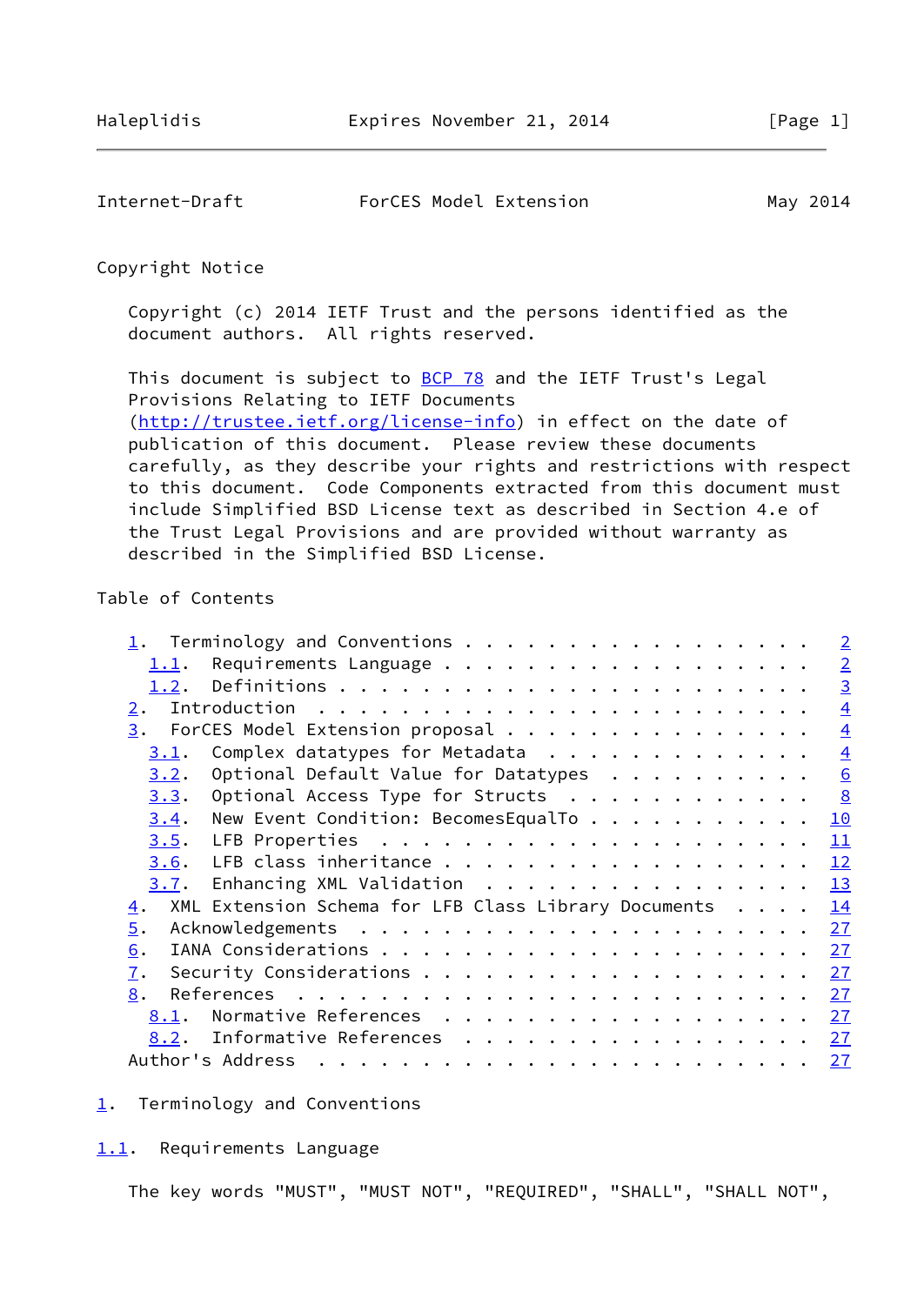"SHOULD", "SHOULD NOT", "RECOMMENDED", "MAY", and "OPTIONAL" in this document are to be interpreted as described in [\[RFC2119](https://datatracker.ietf.org/doc/pdf/rfc2119)].

Haleplidis **Expires November 21, 2014** [Page 2]

<span id="page-2-1"></span>Internet-Draft ForCES Model Extension May 2014

<span id="page-2-0"></span>[1.2](#page-2-0). Definitions

 This document follows the terminology defined by the ForCES Model in [\[RFC5812](https://datatracker.ietf.org/doc/pdf/rfc5812)]. The required definitions are repeated below for clarity.

 FE Model - The FE model is designed to model the logical processing functions of an FE. The FE model proposed in this document includes three components; the LFB modeling of individual Logical Functional Block (LFB model), the logical interconnection between LFBs (LFB topology), and the FE-level attributes, including FE capabilities. The FE model provides the basis to define the information elements exchanged between the CE and the FE in the ForCES protocol [\[RFC5810](https://datatracker.ietf.org/doc/pdf/rfc5810)].

LFB (Logical Functional Block) Class (or type) - A template that represents a fine-grained, logically separable aspect of FE processing. Most LFBs relate to packet processing in the data path. LFB classes are the basic building blocks of the FE model.

LFB Instance - As a packet flows through an FE along a data path, it flows through one or multiple LFB instances, where each LFB is an instance of a specific LFB class. Multiple instances of the same LFB class can be present in an FE's data path. Note that we often refer to LFBs without distinguishing between an LFB class and LFB instance when we believe the implied reference is obvious for the given context.

 LFB Model - The LFB model describes the content and structures in an LFB, plus the associated data definition. XML is used to provide a formal definition of the necessary structures for the modeling. Four types of information are defined in the LFB model. The core part of the LFB model is the LFB class definitions; the other three types of information define constructs associated with and used by the class definition. These are reusable data types, supported frame (packet) formats, and metadata.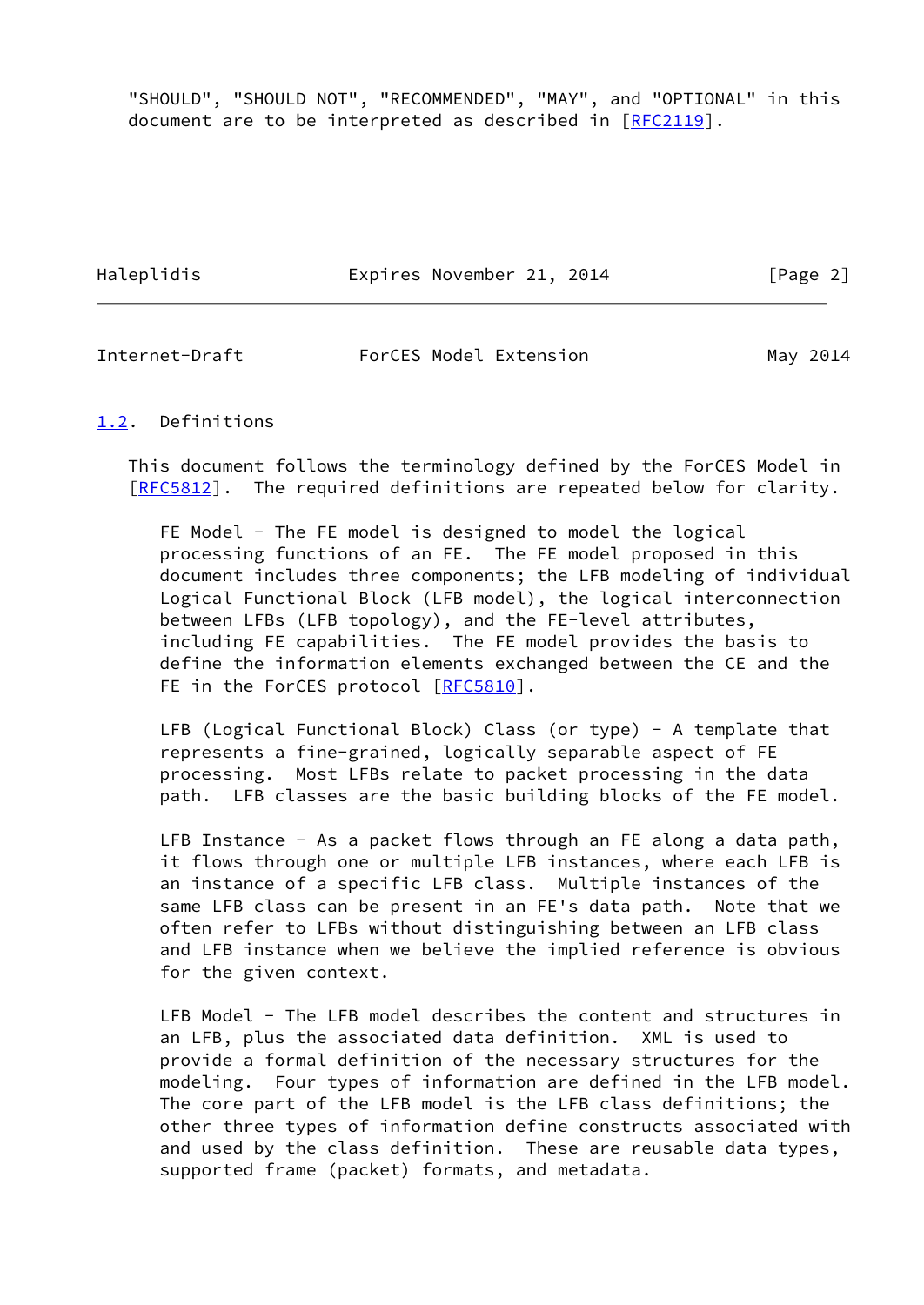Element - Element is generally used in this document in accordance with the XML usage of the term. It refers to an XML tagged part of an XML document. For a precise definition, please see the full set of XML specifications from the W3C. This term is included in this list for completeness because the ForCES formal model uses XML.

 Attribute - Attribute is used in the ForCES formal modeling in accordance with standard XML usage of the term, i.e., to provide attribute information included in an XML tag.

| Haleplidis |  |
|------------|--|
|            |  |

Expires November 21, 2014 [Page 3]

<span id="page-3-1"></span>Internet-Draft ForCES Model Extension May 2014

 LFB Metadata - Metadata is used to communicate per-packet state from one LFB to another, but is not sent across the network. The FE model defines how such metadata is identified, produced, and consumed by the LFBs, but not how the per-packet state is implemented within actual hardware. Metadata is sent between the FE and the CE on redirect packets.

 ForCES Component - A ForCES Component is a well-defined, uniquely identifiable and addressable ForCES model building block. A component has a 32-bit ID, name, type, and an optional synopsis description. These are often referred to simply as components. LFB Component - An LFB component is a ForCES component that defines the Operational parameters of the LFBs that must be visible to the CEs.

 LFB Class Library - The LFB class library is a set of LFB classes that has been identified as the most common functions found in most FEs and hence should be defined first by the ForCES Working Group.

<span id="page-3-0"></span>[2](#page-3-0). Introduction

The ForCES Model [\[RFC5812](https://datatracker.ietf.org/doc/pdf/rfc5812)] presents a formal way to define FEs Logical Function Blocks (LFBs) using XML. [[RFC5812\]](https://datatracker.ietf.org/doc/pdf/rfc5812) has been published a more than two years and current experience in its use has demonstrated need for adding new and changing existing modeling concepts.

Specifically this document extends the ForCES Model to allow complex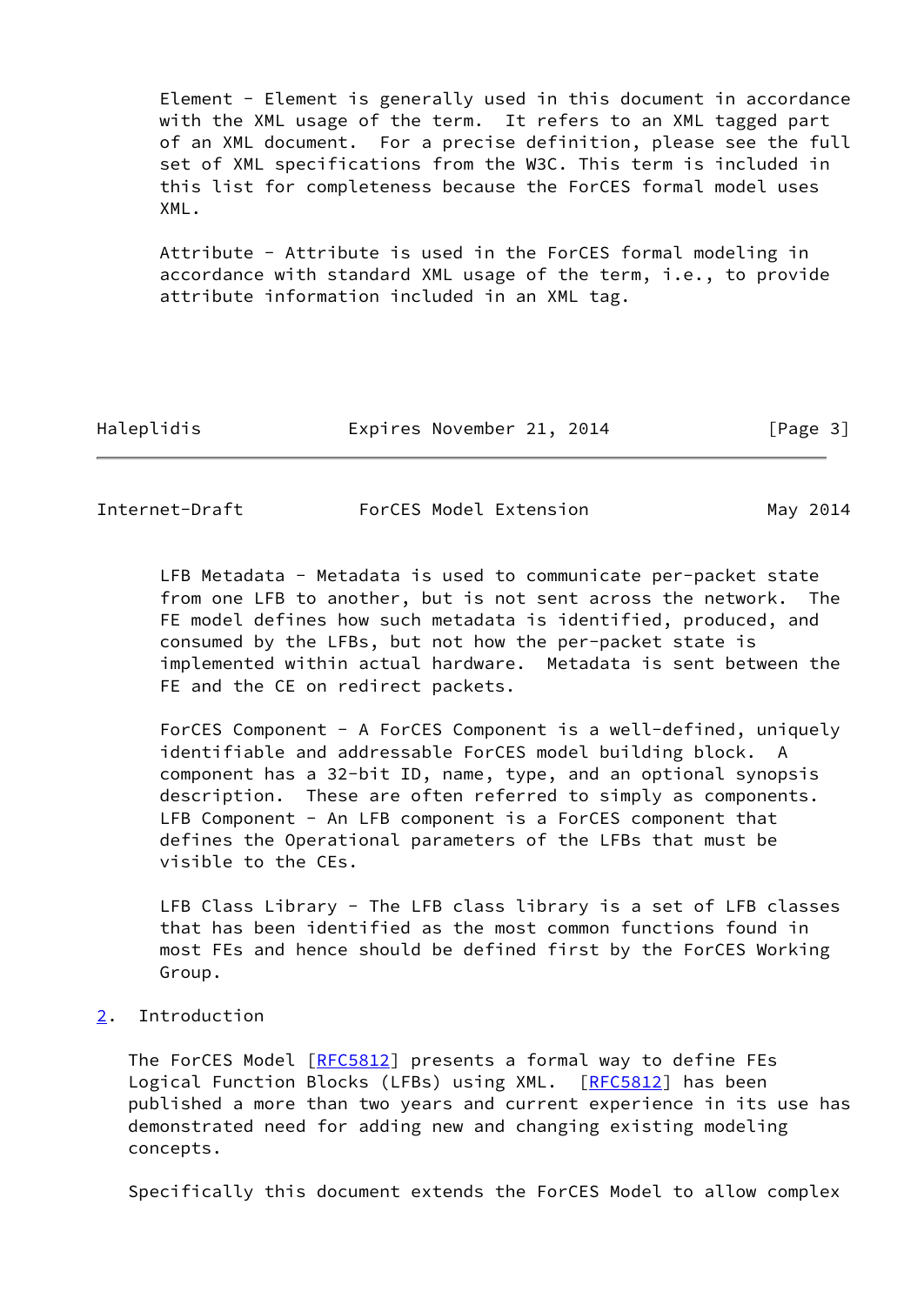datatypes for metadata, optional default values for datatypes, optional access types for structures and fixes an issue with the LFB inheritance. Additionally the document introduces two new features a new event condition BecomesEqualTo and LFB properties.

 These extensions are an addendum to the ForCES model [\[RFC5812](https://datatracker.ietf.org/doc/pdf/rfc5812)] and do not require any changes on the ForCES protocol [\[RFC5810](https://datatracker.ietf.org/doc/pdf/rfc5810)] as they are simply changes of the schema definition. Additionally backward compatibility is ensured as xml libraries produced with the earlier schema are still valid with the new one.

- <span id="page-4-0"></span>[3](#page-4-0). ForCES Model Extension proposal
- <span id="page-4-1"></span>[3.1](#page-4-1). Complex datatypes for Metadata

 Section 4.6. (Element for Metadata Definitions) in the ForCES Model [\[RFC5812](https://datatracker.ietf.org/doc/pdf/rfc5812)] limits the datatype use in metadata to only atomic types. Figure 1 shows the xml schema excerpt where ony typeRef and atomic are allowed for a metadata definition.

| Haleplidis | Expires November 21, 2014 |  | [Page 4] |
|------------|---------------------------|--|----------|
|            |                           |  |          |

Internet-Draft ForCES Model Extension May 2014

 However there are cases where complex metadata are used in the datapath, for example two simple use cases can be seen in the OpenFlow switch 1.1 [\[OpenFlowSpec1.1](#page-30-1)] and beyond:

- 1. The Action Set metadata follows a packet inside the Flow Tables. The Action Set metadata is an array of actions to be performed at the end of the pipeline.
- 2. When a packet is received from a controller it may be accompanied by a list of actions to be performed on it prior to be sent on the flow table pipeline which is also an array.

 With this extension (Figure 2), complex data types are also allowed, specifically structs and arrays as metadata. The key declarations are required to check for validity of content keys in arrays and componentIDs in structs.

 <xsd:complexType name="metadataDefsType"> <xsd:sequence> <xsd:element name="metadataDef" maxOccurs="unbounded"> <xsd:complexType> <xsd:sequence>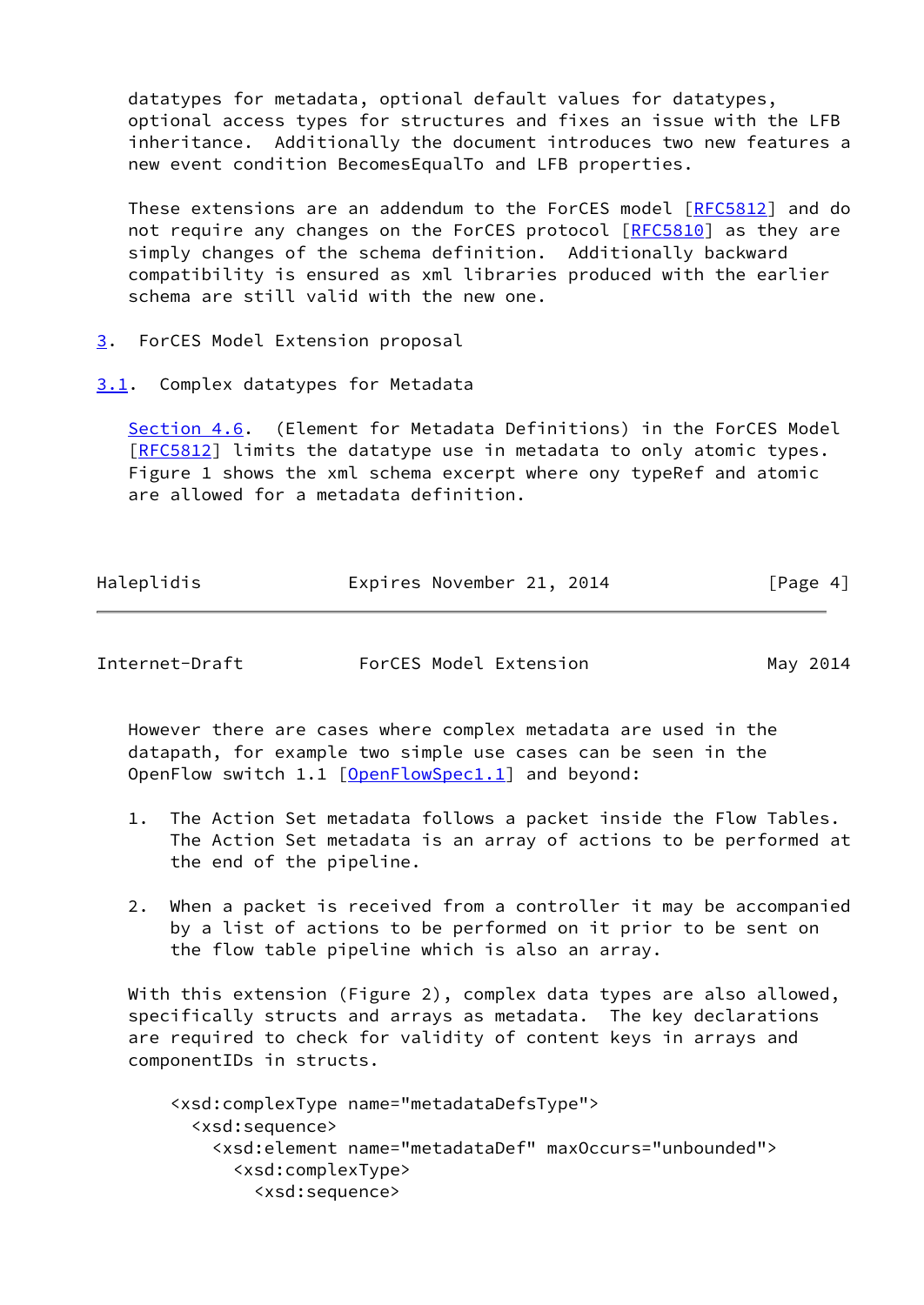```
 <xsd:element name="name" type="xsd:NMTOKEN"/>
           <xsd:element ref="synopsis"/>
           <xsd:element name="metadataID" type="xsd:integer"/>
           <xsd:element ref="description" minOccurs="0"/>
           <xsd:choice>
             <xsd:element name="typeRef" type="typeRefNMTOKEN"/>
             <xsd:element name="atomic" type="atomicType"/>
           </xsd:choice>
         </xsd:sequence>
       </xsd:complexType>
     </xsd:element>
   </xsd:sequence>
 </xsd:complexType>
```
Figure 1: Initial MetadataDefType Definition in the schema

<span id="page-5-0"></span>

| Haleplidis                    | Expires November 21, 2014                                                                                                                                                                                                                                                                          | [Page 5] |
|-------------------------------|----------------------------------------------------------------------------------------------------------------------------------------------------------------------------------------------------------------------------------------------------------------------------------------------------|----------|
| Internet-Draft                | ForCES Model Extension                                                                                                                                                                                                                                                                             | May 2014 |
| <xsd:sequence></xsd:sequence> | <xsd:complextype name="metadataDefsType"></xsd:complextype>                                                                                                                                                                                                                                        |          |
|                               | <xsd:element maxoccurs="unbounded" name="metadataDef"><br/><xsd:complextype><br/><xsd:sequence></xsd:sequence></xsd:complextype></xsd:element>                                                                                                                                                     |          |
|                               | <xsd:element name="name" type="xsd:NMTOKEN"></xsd:element><br><xsd:element ref="synopsis"></xsd:element>                                                                                                                                                                                           |          |
|                               | <xsd:element name="metadataID" type="xsd:integer"></xsd:element><br><xsd:element minoccurs="0" ref="description"></xsd:element><br><xsd:choice></xsd:choice>                                                                                                                                       |          |
|                               | <xsd:element name="typeRef" type="typeRefNMTOKEN"></xsd:element><br><xsd:element name="atomic" type="atomicType"></xsd:element><br><xsd:element name="array" type="arrayType"><br/><xsd:key name="contentKeyID1"><br/><xsd:selector xpath="lfb:contentKey"></xsd:selector></xsd:key></xsd:element> |          |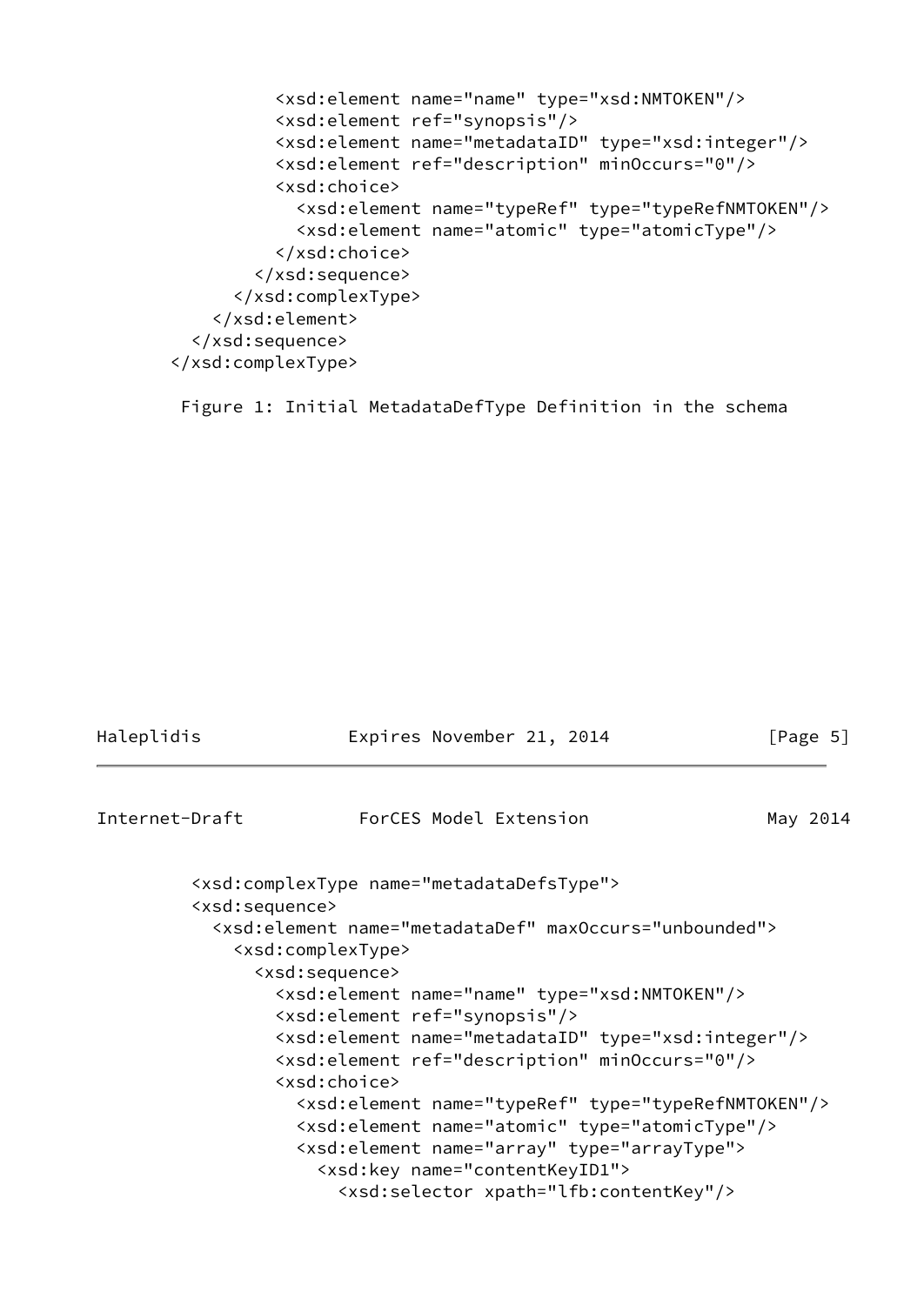```
 <xsd:field xpath="@contentKeyID"/>
                </xsd:key>
              </xsd:element>
              <xsd:element name="struct" type="structType">
                <xsd:key name="structComponentID1">
                  <xsd:selector xpath="lfb:component"/>
                  <xsd:field xpath="@componentID"/>
                </xsd:key>
              </xsd:element>
           </xsd:choice>
         </xsd:sequence>
       </xsd:complexType>
     </xsd:element>
   </xsd:sequence>
 </xsd:complexType>
```
Figure 2: New MetadataDefType Definition for the schema

<span id="page-6-0"></span>[3.2](#page-6-0). Optional Default Value for Datatypes

 In the original schema, default values can only be defined for datatypes defined inside LFB components and not inside structures or arrays. Therefore default values of datatypes that are constantly being reused, e.g. counters with default value of 0, have to be constantly respecified. Additionally, datatypes inside complex datatypes cannot be defined with a default value, e.g. a counter inside a struct that has a default value of 0.

 This extension allows optionally to add default values to atomic and typeref types, whether they are as simple or complex datatypes. A simple use case would be to have a struct component where one of the components is a counter which the default value would be zero.

| Haleplidis | Expires November 21, 2014 | [Page 6] |
|------------|---------------------------|----------|
|            |                           |          |

Internet-Draft ForCES Model Extension May 2014

 This extension alters the definition of the typeDeclarationGroup in the xml schema from Figure 3 to Figure 4 to allow default values to TypeRef.

<xsd:element name="typeRef" type="typeRefNMTOKEN"/>

 Figure 3: Initial Excerpt of typeDeclarationGroup Defintion in the schema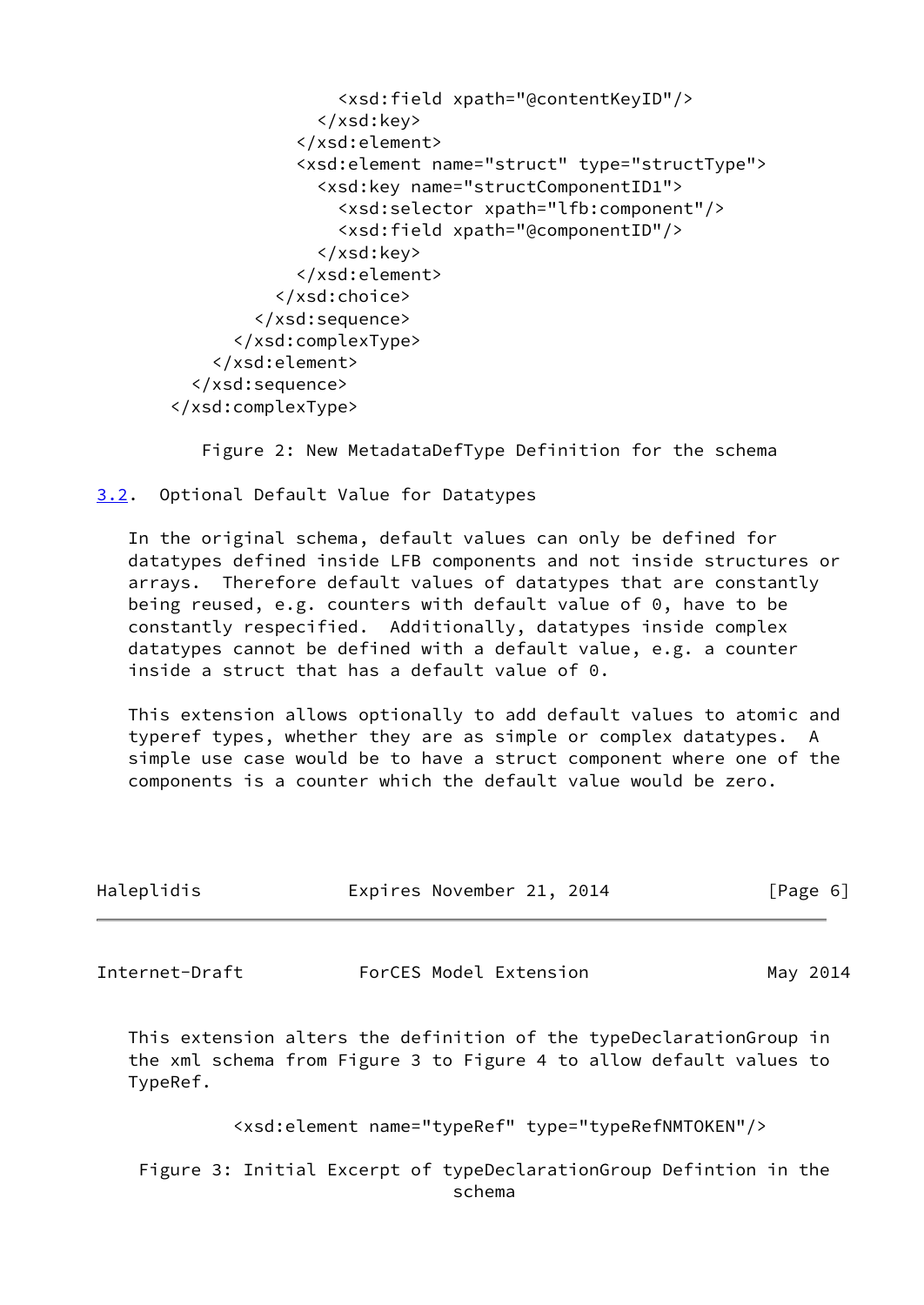```
 <xsd:sequence>
           <xsd:element name="typeRef" type="typeRefNMTOKEN"/>
             <xsd:element name="DefaultValue" type="xsd:token"
                    minOccurs="0"/>
               </xsd:sequence>
    Figure 4: New Excerpt of typeDeclarationGroup Definition in the
                                 schema
 Additionally it appends to the declaration of the AtomicType this xml
 (Figure 5) to allow default values to Atomic datatypes.
    <xsd:element name="defaultValue" type="xsd:token" minOccurs="0"/>
   Figure 5: Appending xml in of AtomicType Definition in the schema
          <dataTypeDef>
            <name>Counter Values</name>
            <synopsis>Example default values in struct</synopsis>
            <struct>
              <component componentID="1">
                 <name>GoodPacketCoutner</name>
                <synopsis>A counter for good packets</synopsis>
                <typeRef>uint32</typeRef>
                 <DefaultValue>0</DefaultValue>
              </component>
              <component componentID="2">
                 <name>BadPacketCoutner</name>
                <synopsis>A counter for bad packets</synopsis>
                <typeRef>uint32</typeRef>
                <DefaultValue>0</DefaultValue>
              </component>
            </struct>
          </dataTypeDef>
```
Figure 6: Example of optional default values

| Haleplidis | Expires November 21, 2014 | [Page 7] |
|------------|---------------------------|----------|
|            |                           |          |

<span id="page-7-1"></span>Internet-Draft ForCES Model Extension May 2014

<span id="page-7-0"></span>[3.3](#page-7-0). Optional Access Type for Structs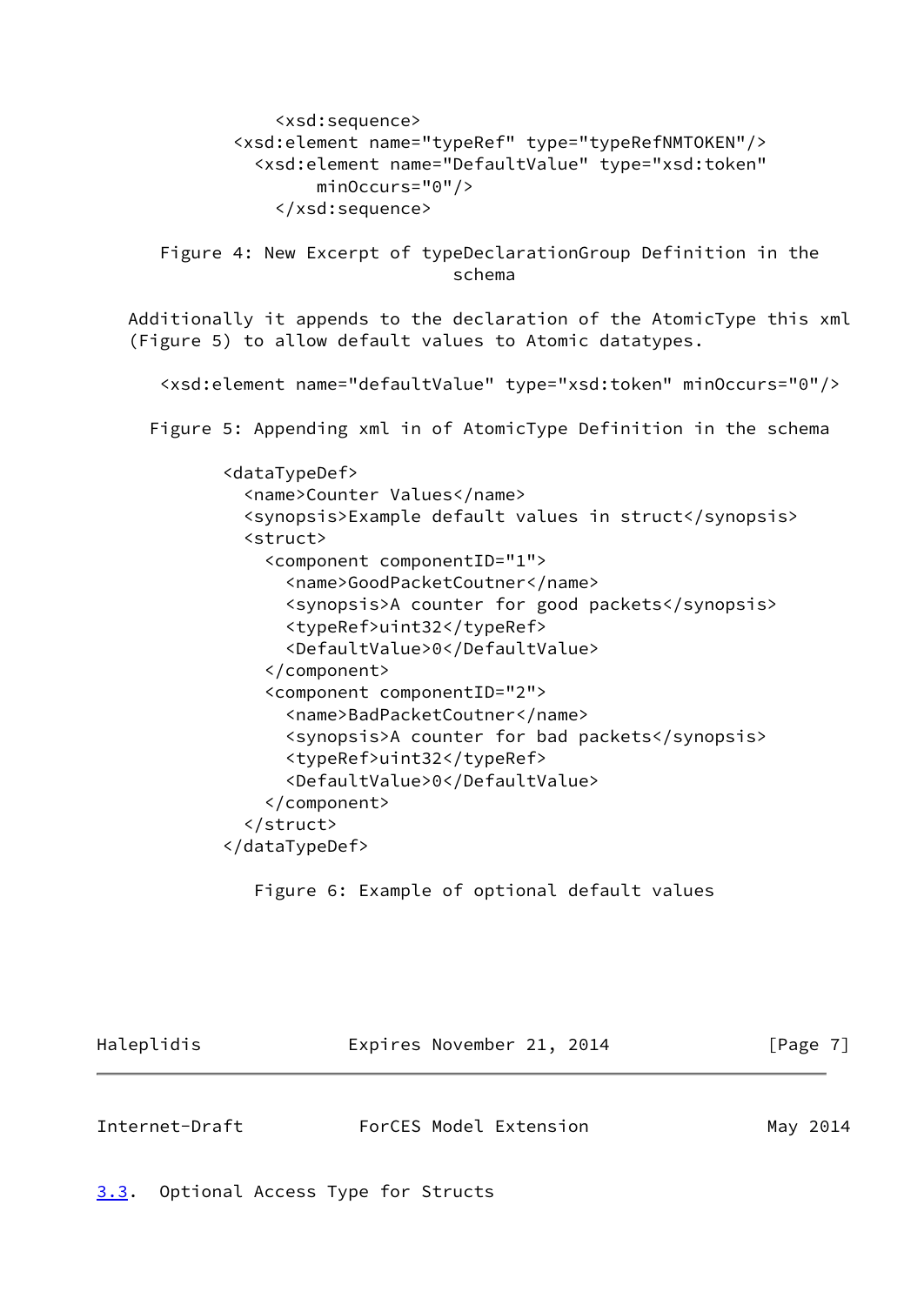In the original schema, the access type can be only be defined on components of LFB and not on components in structs or arrays. However when it's a struct datatype it is not possible to fine-tune access type per component in the struct. A simple use case would be to have a read-write struct component where one of the components is a counter where the access-type could be read-reset or read-only, e.g. a read-reset or a read-only counter inside a struct.

 With this extension is it allowed to define the access type for a struct component either in the datatype definitions or in the LFB component definitions.

 When the optional access type for a struct component is defined it MUST override the access type of the struct. If by accident an access type for a component in a capability is defined, the access type MUST NOT be taken into account and MUST always be considered as read-only.

 This extension alters the definition of the struct in the xml schema from Figure 7 to Figure 8.

```
 <xsd:complexType name="structType">
   <xsd:sequence>
     <xsd:element name="derivedFrom" type="typeRefNMTOKEN"
       minOccurs="0"/>
     <xsd:element name="component" maxOccurs="unbounded">
       <xsd:complexType>
         <xsd:sequence>
           <xsd:element name="name" type="xsd:NMTOKEN"/>
           <xsd:element ref="synopsis"/>
           <xsd:element ref="description" minOccurs="0"/>
           <xsd:element name="optional" minOccurs="0"/>
           <xsd:group ref="typeDeclarationGroup"/>
         </xsd:sequence>
         <xsd:attribute name="componentID" type="xsd:unsignedInt"
          use="required"/>
       </xsd:complexType>
     </xsd:element>
   </xsd:sequence>
 </xsd:complexType>
```
Figure 7: Initial xml for the struct definition in the schema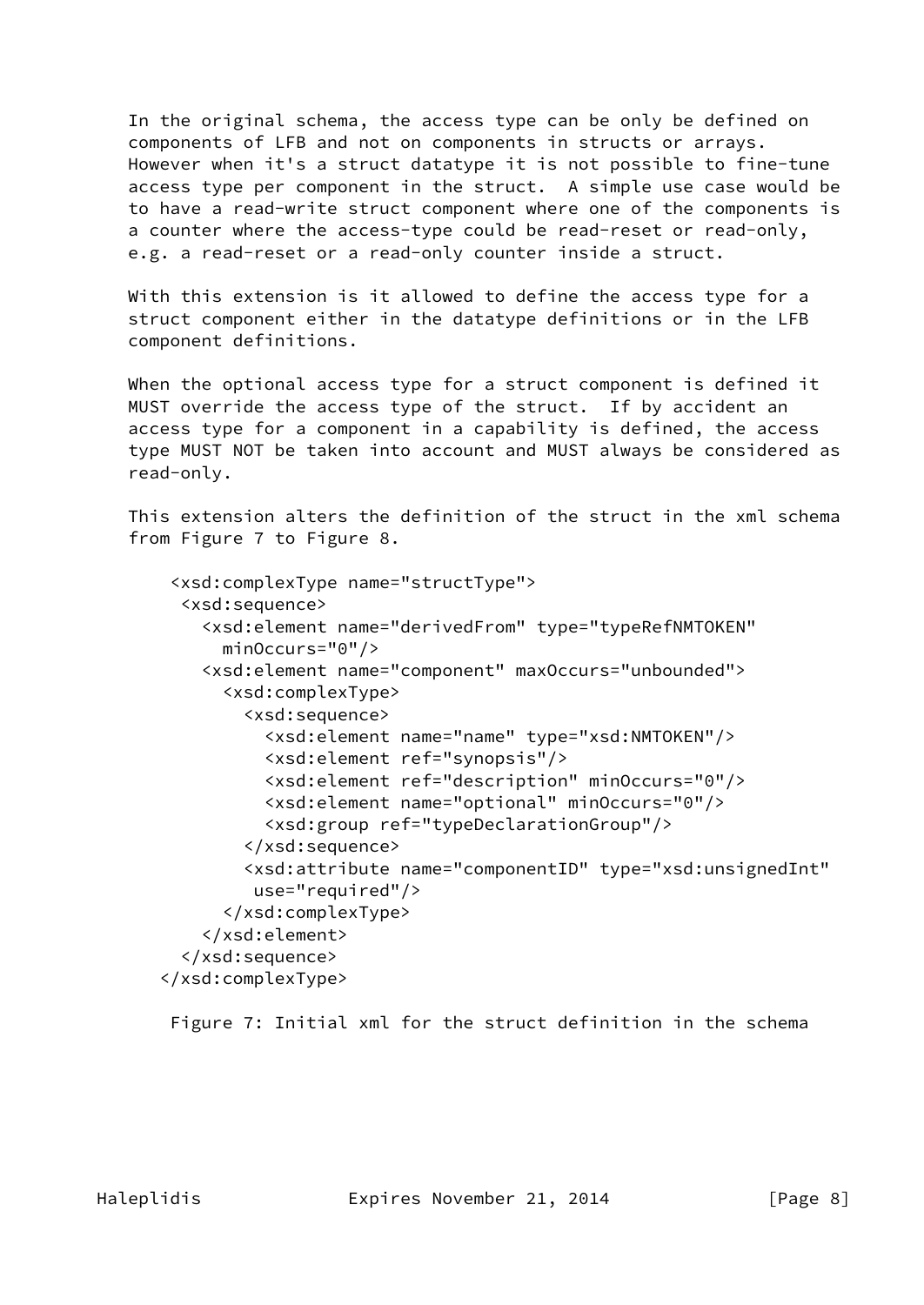Internet-Draft ForCES Model Extension May 2014 <xsd:complexType name="structType"> <xsd:sequence> <xsd:element name="derivedFrom" type="typeRefNMTOKEN" minOccurs="0"/> <xsd:element name="component" maxOccurs="unbounded"> <xsd:complexType> <xsd:sequence> <xsd:element name="name" type="xsd:NMTOKEN"/> <xsd:element ref="synopsis"/> <xsd:element ref="description" minOccurs="0"/> <xsd:element name="optional" minOccurs="0"/> <xsd:group ref="typeDeclarationGroup"/> </xsd:sequence> <xsd:attribute name="access" use="optional" default="read-write"> <xsd:simpleType> <xsd:list itemType="accessModeType"/> </xsd:simpleType> </xsd:attribute> <xsd:attribute name="componentID" type="xsd:unsignedInt" use="required"/> </xsd:complexType> </xsd:element> </xsd:sequence> </xsd:complexType> Figure 8: New xml for the struct definition in the schema <component componentID="1" access="read-write"> <name>PacketFlows</name> <synopsis>Packet Flows, match and counter</synopsis> <struct> <component componentID="1"> <name>FlowMatch</name> <synopsis>Flow Match</synopsis> <typeRef>MatchType</typeRef> </component> <component componentID="2" access="read-only"> <name>MatchCounter</name> <synopsis>Packets matching the flow match</synopsis> <typeRef>uint32</typeRef> <DefaultValue>0</DefaultValue> </component> </struct> </component>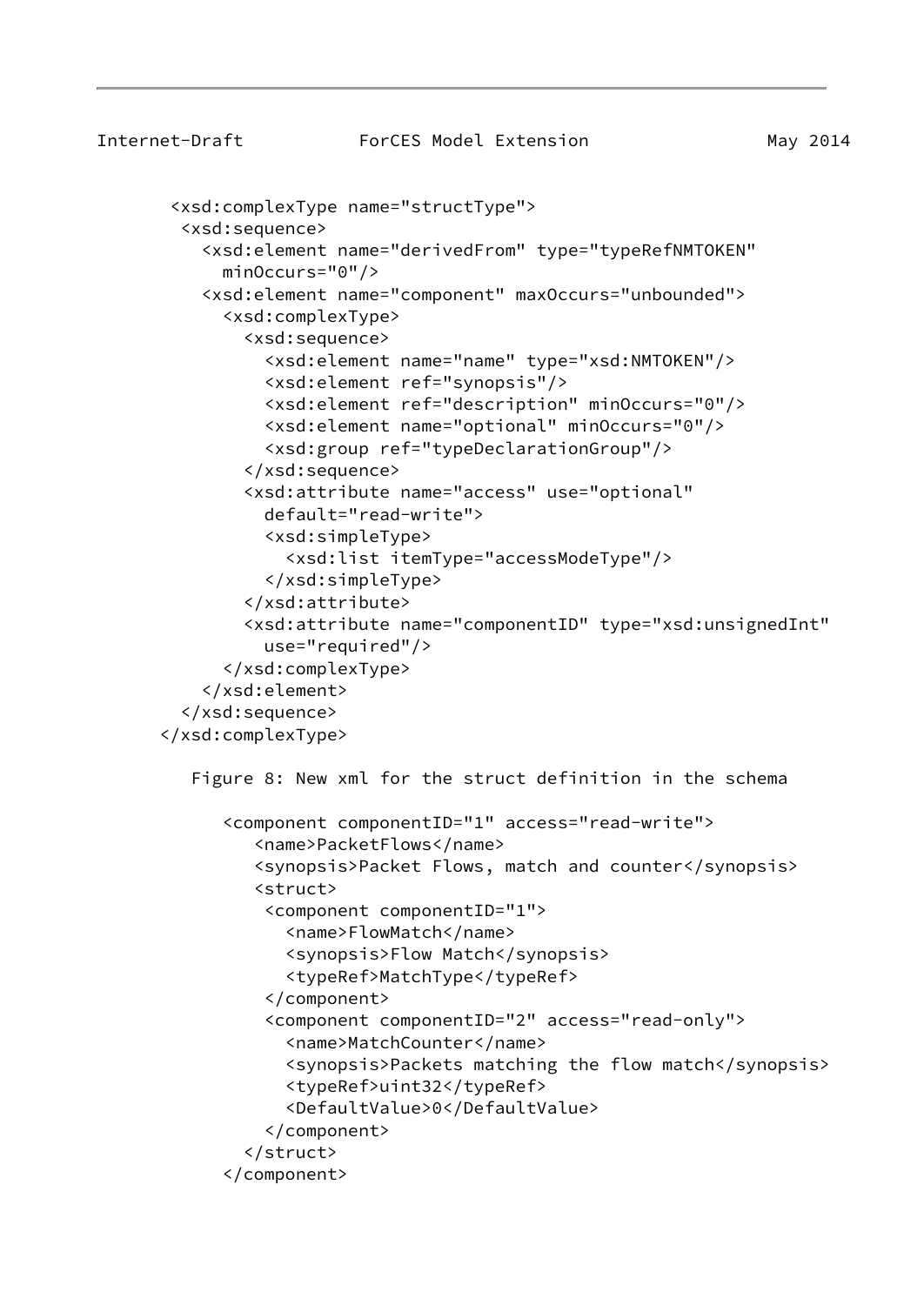Figure 9: Example of optional access types for struct

Haleplidis **Expires November 21, 2014** [Page 9]

<span id="page-10-1"></span>Internet-Draft ForCES Model Extension May 2014

<span id="page-10-0"></span>[3.4](#page-10-0). New Event Condition: BecomesEqualTo

 This extensions adds one more event condition in the model schema, that of BecomesEqualTo. The difference between Greater Than and Less Than, is that when the value is exactly that of the BecomesEqualTo, the event is triggered. This event condition is particular useful when there is a need to monitor one or more states of an LFB or the FE. For example in the CEHA [\[I-D.ietf-forces-ceha](#page-29-6)] document it may be useful for the master CE to know which backup CEs have just become associated in order to connect to them and begin synchronizing the state of the FE. The master CE could always poll for such information but getting such an event will speed up the process and the event may be useful in other cases as well for monitoring state.

 The event MUST be triggered only when the value of the targeted component becomes equal to the event condition value and MUST NOT generate events while the targeted component's value remains equal to the event condition's value.

The BecomesEqualTo is appended to the schema as follows:

 <xsd:element name="eventBecomesEqualTo" substitutionGroup="eventCondition"/>

 Figure 10: New Excerpt of BecomesEqualTo event condition definition in the schema

 It can become useful for the CE to be notified when the state has changed once the BecomesEqualTo event has been triggered, e.g. the CE may need to know when a backup CE has lost association. Such an event can be generated either by defining a second event on the same component, namely an Event Changed, or by simply reusing BecomesEqualTo and use event properties, in particular event hysteresis. We append the following definition for the event hysteresis defined in section [4.8.5.2 in \[RFC5812\]](https://datatracker.ietf.org/doc/pdf/rfc5812#section-4.8.5.2), with V being the hysteresis value:

 o For an <eventBecomesEqualTo/> condition, after the last notification a new <eventBecomesEqualTo/> notification MUST be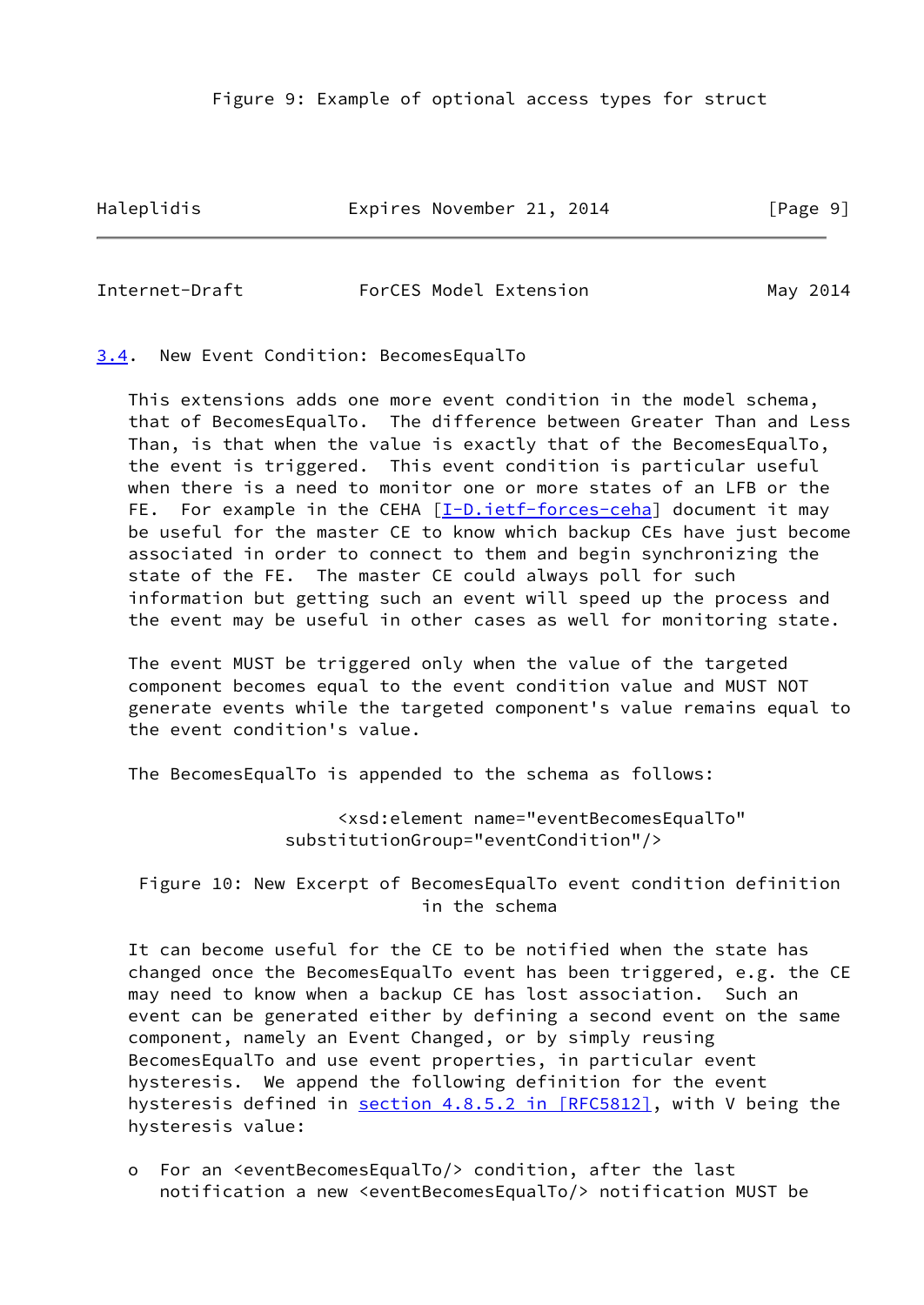generated only one time once the value has changed by  $+/- V$ .

 For example using the value of 1 for V, will in effect create a singular event that will notify the CE that the value has changed by at least 1.

 A developer of a CE must also take into account to use count or time filtering to avoid being overrun by messages, e.g. in the case of rapid state changes.

|  | Haleplidis | Expires November 21, 2014 | [Page 10] |
|--|------------|---------------------------|-----------|
|--|------------|---------------------------|-----------|

<span id="page-11-1"></span>Internet-Draft ForCES Model Extension May 2014

<span id="page-11-0"></span>[3.5](#page-11-0). LFB Properties

 The current model definition specifies properties for components of LFBs. Experience however has proven valuable at least for debug reasons, to have statistics per LFB instance to monitor sent/received messages and errors for communication between CE and FE. These properties are read-only.

 In order to avoid ambiguity on protocol path semantics, this document reserves LFB component 0 for LFB properties. This reservation is backwards compatible as no LFB definition uses LFB component 0. Any command with a path starting from LFB component 0 refers to LFB properties. The following change in the xml schema disallows usage of LFB component 0:

> <xsd:attribute name="componentID" type="xsd:unsignedInt" use="required"> Figure 11: Initial xml for LFB Component IDs <!-- Extension Added restriction to component ID --> <xsd:attribute name="componentID" use="required"> <xsd:simpleType> <xsd:restriction base="xsd:unsignedInt"> <xsd:minExclusive value="0"/> </xsd:restriction> </xsd:simpleType> </xsd:attribute> <!-- End of extension -->

Figure 12: New xml for the disallowing usage of 0 as LFB Component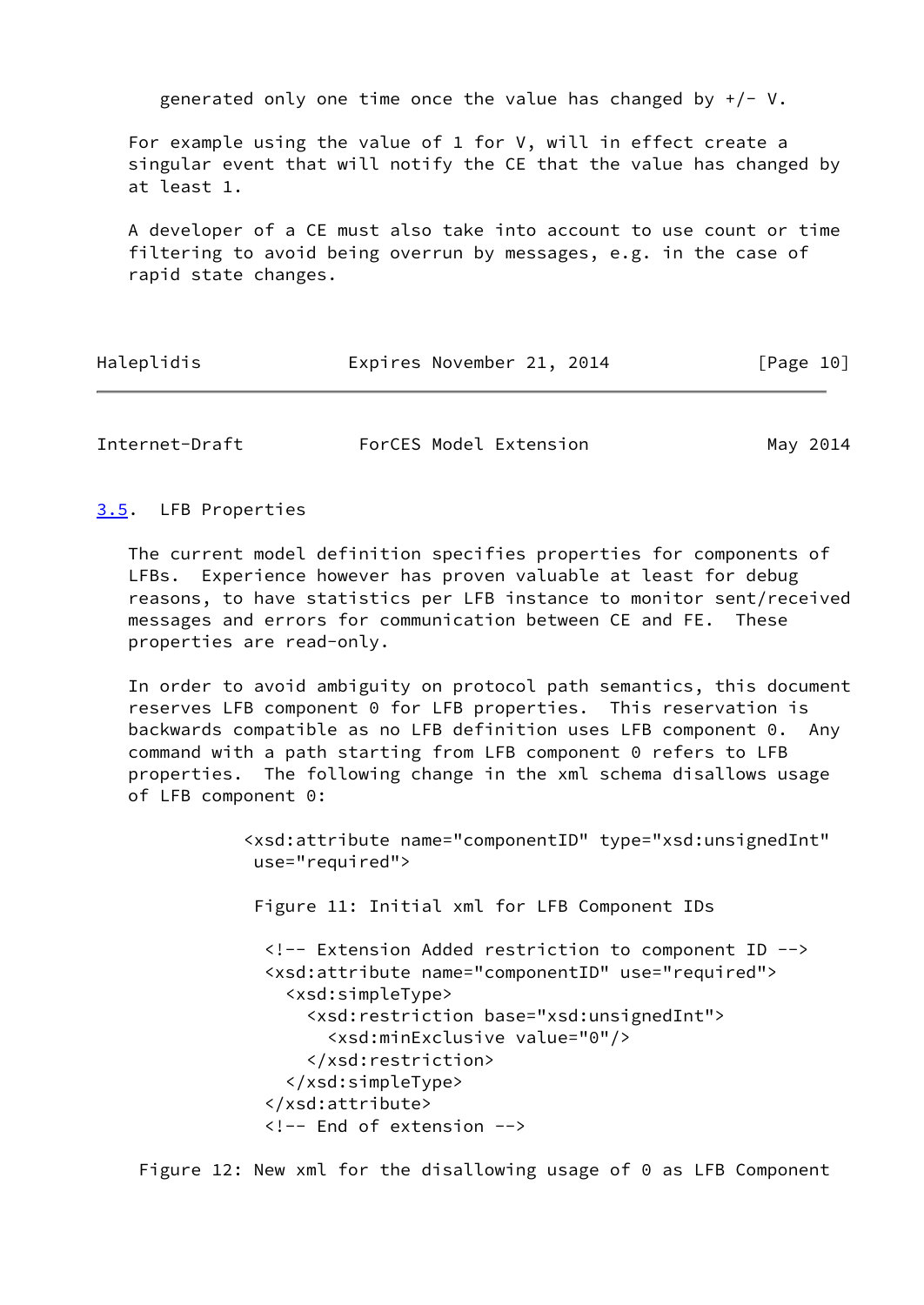The following datatype definitions are to be used as properties for LFB instances.

```
 <dataTypeDef>
    <name>LFBProperties</name>
    <synopsis>LFB Properties definition</synopsis>
    <struct>
       <component componentID="1">
          <name>PacketsSentToCE</name>
          <synopsis>Packets sent to CE</synopsis>
          <typeRef>uint32</typeRef>
       </component>
       <component componentID="2">
          <name>SentErrorPacketsToCE</name>
          <synopsis>Error Packets sent to CE</synopsis>
          <typeRef>uint32</typeRef>
```
<span id="page-12-0"></span>

| Haleplidis     | Expires November 21, 2014                                                                                                                                                                                                                                                                                                                                                                                                                                                                                                                                                                                                                                                                                                                                                                                                                       | [Page $11$ ] |
|----------------|-------------------------------------------------------------------------------------------------------------------------------------------------------------------------------------------------------------------------------------------------------------------------------------------------------------------------------------------------------------------------------------------------------------------------------------------------------------------------------------------------------------------------------------------------------------------------------------------------------------------------------------------------------------------------------------------------------------------------------------------------------------------------------------------------------------------------------------------------|--------------|
| Internet-Draft | ForCES Model Extension                                                                                                                                                                                                                                                                                                                                                                                                                                                                                                                                                                                                                                                                                                                                                                                                                          | May 2014     |
|                | <br><component componentid="3"><br/><name>BytesSentToCE</name><br/><synopsis>Bytes sent to CE</synopsis><br/><typeref>uint32</typeref><br/></component><br><component componentid="4"><br/><name>SentErrorBytesToCE</name><br/><synopsis>Error Bytes sent to CE</synopsis><br/><typeref>uint32</typeref><br/></component><br><component componentid="5"><br/><name>PacketsReceivedFromCE</name><br/><synopsis>Packets received from CE</synopsis><br/><typeref>uint32</typeref><br/></component><br><component componentid="6"><br/><name>ReceivedErrorPacketsFromCE</name><br/><synopsis>Error Packets received from CE</synopsis><br/><typeref>uint32</typeref><br/></component><br><component componentid="7"><br/><name>BytesReceivedFromCE</name><br/><synopsis>Bytesreceived from CE</synopsis><br/><typeref>uint32</typeref></component> |              |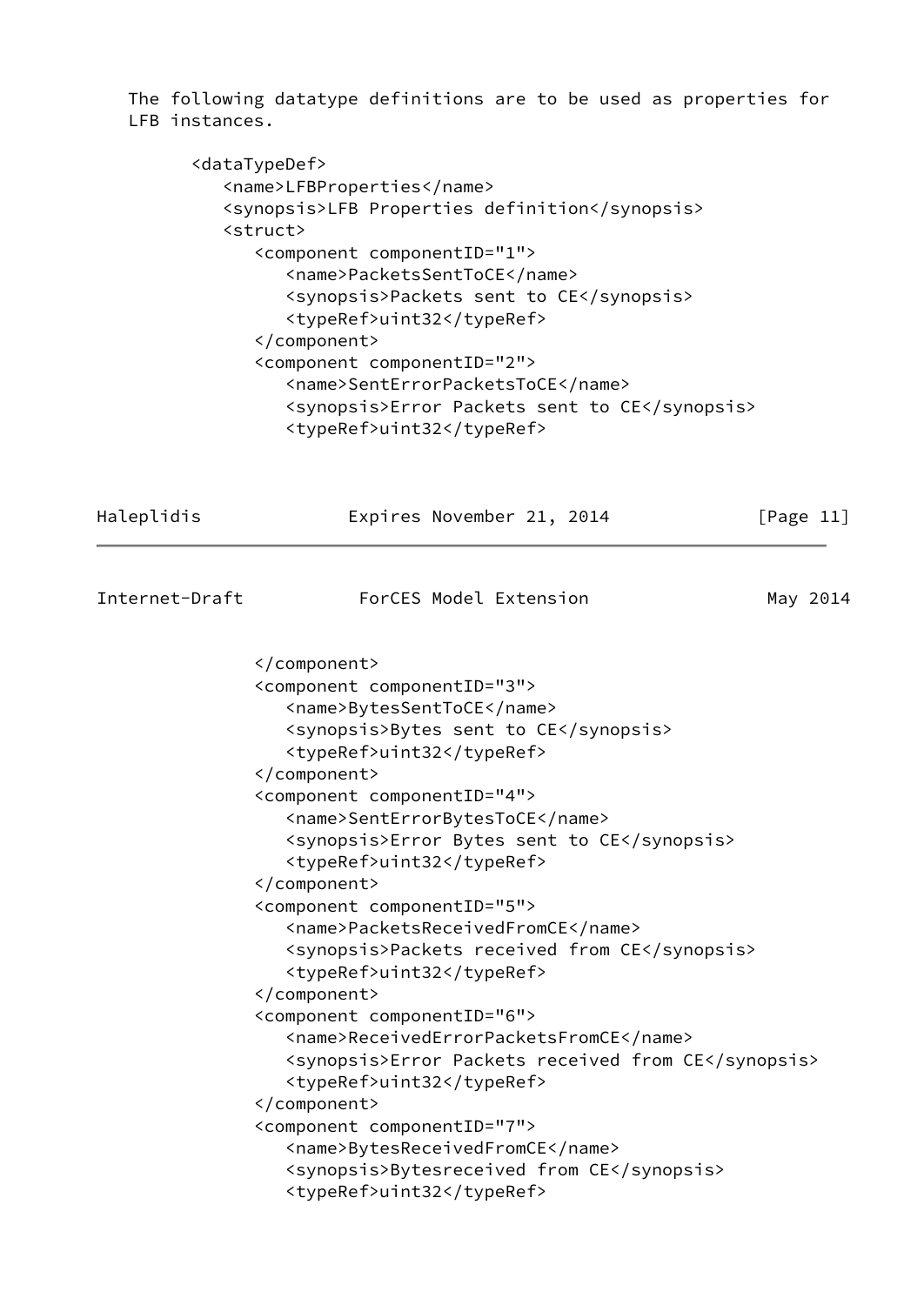```
 </component>
       <component componentID="8">
          <name>ReceivedErrorBytesFromCE</name>
          <synopsis>Error Bytes received from CE</synopsis>
          <typeRef>uint32</typeRef>
       </component>
    </struct>
 </dataTypeDef>
```
## Properties for LFB instances

<span id="page-13-0"></span>[3.6](#page-13-0). LFB class inheritance

The ForCES model [\[RFC5812](https://datatracker.ietf.org/doc/pdf/rfc5812)] allows inheritance for LFB classes. However the xml schema defines only the LFB class from which an LFB class may inherit. Recent implementations have identified an issue where ambiguity rises when different versions of an LFB class exists. This document augments the derivedFrom part of the LFB class definition with a mandatory version attribute when the derivedFrom field is used.

<span id="page-13-1"></span>

| Haleplidis                          | Expires November 21, 2014                                                                                                                                                                                                                                                                                                   | [Page $12$ ] |
|-------------------------------------|-----------------------------------------------------------------------------------------------------------------------------------------------------------------------------------------------------------------------------------------------------------------------------------------------------------------------------|--------------|
| Internet-Draft                      | ForCES Model Extension                                                                                                                                                                                                                                                                                                      | May 2014     |
| schema from Figure 13 to Figure 14. | This extension alters the definition of the derivedFrom in the xml                                                                                                                                                                                                                                                          |              |
|                                     | <xsd:element minoccurs="0" name="derivedFrom"></xsd:element>                                                                                                                                                                                                                                                                |              |
|                                     | Figure 13: Initial xml for the LFB class inheritance                                                                                                                                                                                                                                                                        |              |
|                                     | <xsd:element minoccurs="0" name="derivedFrom"><br/><xsd:complextype><br/><xsd:simplecontent><br/><xsd:extension base="xsd:NMTOKEN"><br/><xsd:attribute <br="" name="version">type="versionType" use="required"/&gt;<br/></xsd:attribute></xsd:extension><br/></xsd:simplecontent><br/></xsd:complextype><br/></xsd:element> |              |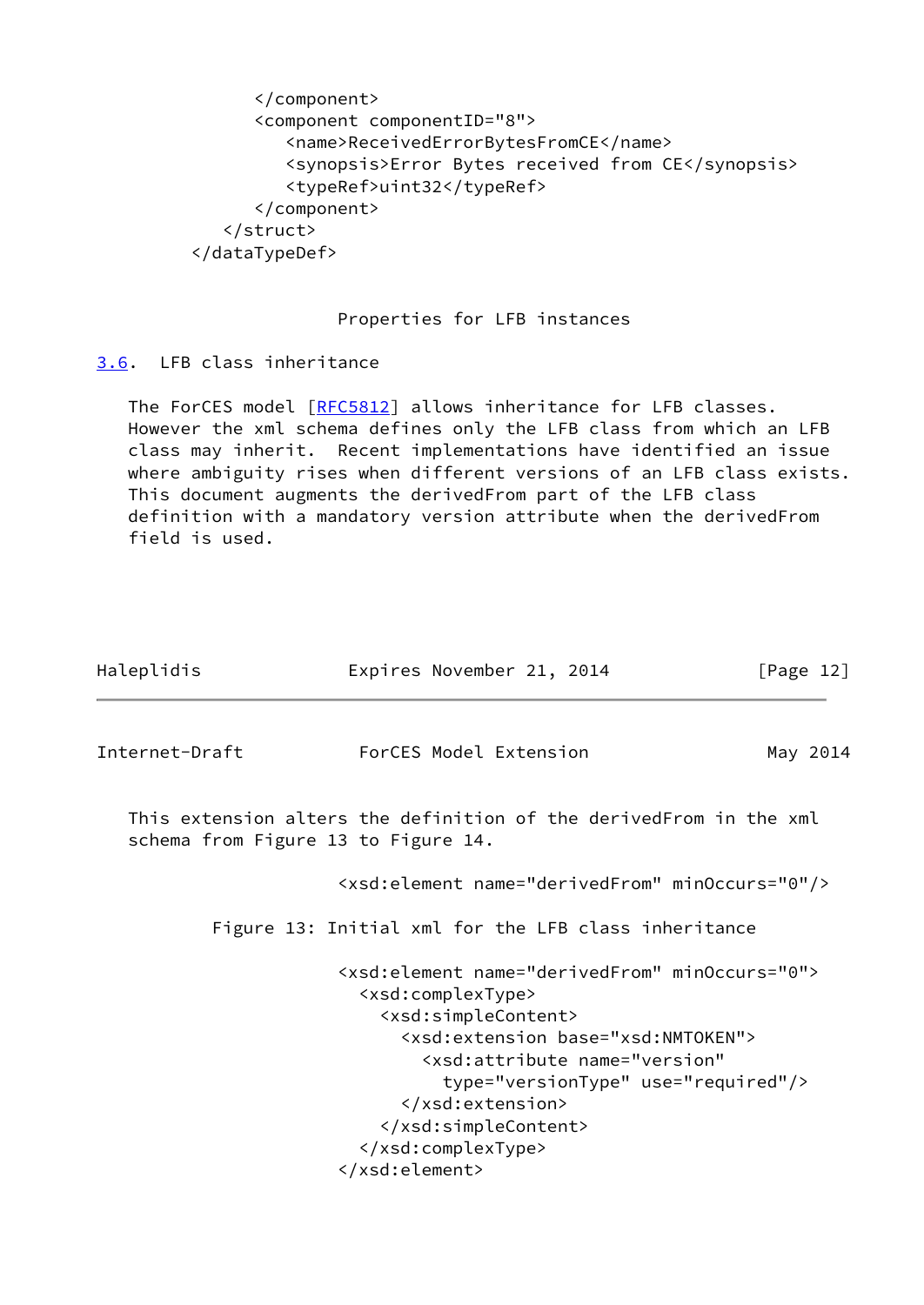Figure 14: New xml for the LFB class inheritance

<derivedFrom version="1.0">EtherPHYCop</derivedFrom>

Figure 15: Example of use of new xml for LFB class Inheritance

<span id="page-14-0"></span>[3.7](#page-14-0). Enhancing XML Validation

 As specified earlier this is not an extension but an enhancement of the schema to provide additional validation rules. This includes adding new key declarations to provide uniqueness as defined by the ForCES Model [\[RFC5812](https://datatracker.ietf.org/doc/pdf/rfc5812)]. Such validations work only on within the same xml file.

 The following validation rules have been appended in the original schema in [[RFC5812](https://datatracker.ietf.org/doc/pdf/rfc5812)]:

- 1. Each metadata ID must be unique.
- 2. LFB Class IDs must be unique.
- 3. Component ID, Capability ID and Event Base ID must be unique per LFB.
- 4. Event IDs must be unique per LFB.
- 5. Special Values in Atomic datatypes must be unique per atomic datatype.

| Haleplidis | Expires November 21, 2014 |  |  | [Page 13] |
|------------|---------------------------|--|--|-----------|
|------------|---------------------------|--|--|-----------|

<span id="page-14-2"></span>Internet-Draft ForCES Model Extension May 2014

<span id="page-14-1"></span>[4](#page-14-1). XML Extension Schema for LFB Class Library Documents

```
<?xml version="1.0" encoding="UTF-8"?>
<xsd:schema xmlns:xsd="http://www.w3.org/2001/XMLSchema"
    xmlns="urn:ietf:params:xml:ns:forces:lfbmodel:1.0"
    xmlns:lfb="urn:ietf:params:xml:ns:forces:lfbmodel:1.0"
    targetNamespace="urn:ietf:params:xml:ns:forces:lfbmodel:1.0"
    elementFormDefault="qualified" attributeFormDefault="unqualified">
    <xsd:annotation>
       <xsd:documentation xml:lang="en">
          Schema for Defining LFB Classes and associated types
```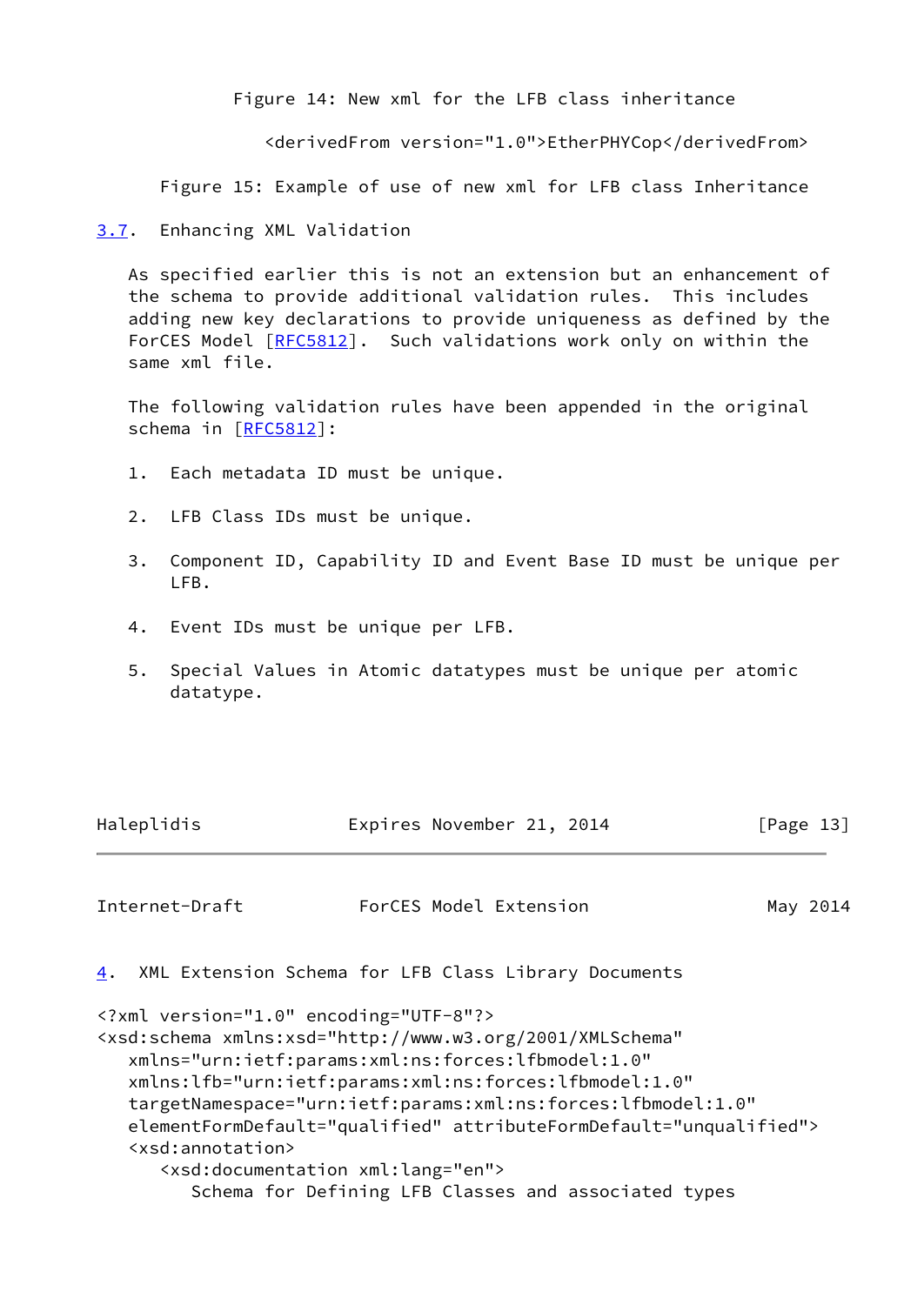```
 (frames, data types for LFB attributes, and metadata).
    </xsd:documentation>
 </xsd:annotation>
 <xsd:element name="description" type="xsd:string"/>
 <xsd:element name="synopsis" type="xsd:string"/>
 <!-- Document root element: LFBLibrary -->
 <xsd:element name="LFBLibrary">
    <xsd:complexType>
       <xsd:sequence>
          <xsd:element ref="description" minOccurs="0"/>
          <xsd:element name="load" type="loadType"
             minOccurs="0" maxOccurs="unbounded"/>
          <xsd:element name="frameDefs" type="frameDefsType"
             minOccurs="0"/>
          <xsd:element name="dataTypeDefs" type="dataTypeDefsType"
             minOccurs="0"/>
          <xsd:element name="metadataDefs" type="metadataDefsType"
             minOccurs="0"/>
          <xsd:element name="LFBClassDefs" type="LFBClassDefsType"
             minOccurs="0"/>
       </xsd:sequence>
       <xsd:attribute name="provides" type="xsd:Name"
          use="required"/>
    </xsd:complexType>
    <!-- Uniqueness constraints -->
    <xsd:key name="frame">
       <xsd:selector xpath="lfb:frameDefs/lfb:frameDef"/>
       <xsd:field xpath="lfb:name"/>
    </xsd:key>
    <xsd:key name="dataType">
       <xsd:selector xpath="lfb:dataTypeDefs/lfb:dataTypeDef"/>
       <xsd:field xpath="lfb:name"/>
    </xsd:key>
    <xsd:key name="metadataDef">
       <xsd:selector xpath="lfb:metadataDefs/lfb:metadataDef"/>
       <xsd:field xpath="lfb:name"/>
    </xsd:key>
```

| Haleplidis     | Expires November 21, 2014                                                                                                                                              | [Page $14$ ] |
|----------------|------------------------------------------------------------------------------------------------------------------------------------------------------------------------|--------------|
| Internet-Draft | ForCES Model Extension                                                                                                                                                 | May 2014     |
|                | <xsd:key name="metadataDefID"><br/><xsd:selector xpath="lfb:metadataDefs/lfb:metadataDef"></xsd:selector><br/><xsd:field xpath="lfb:metadataID"></xsd:field></xsd:key> |              |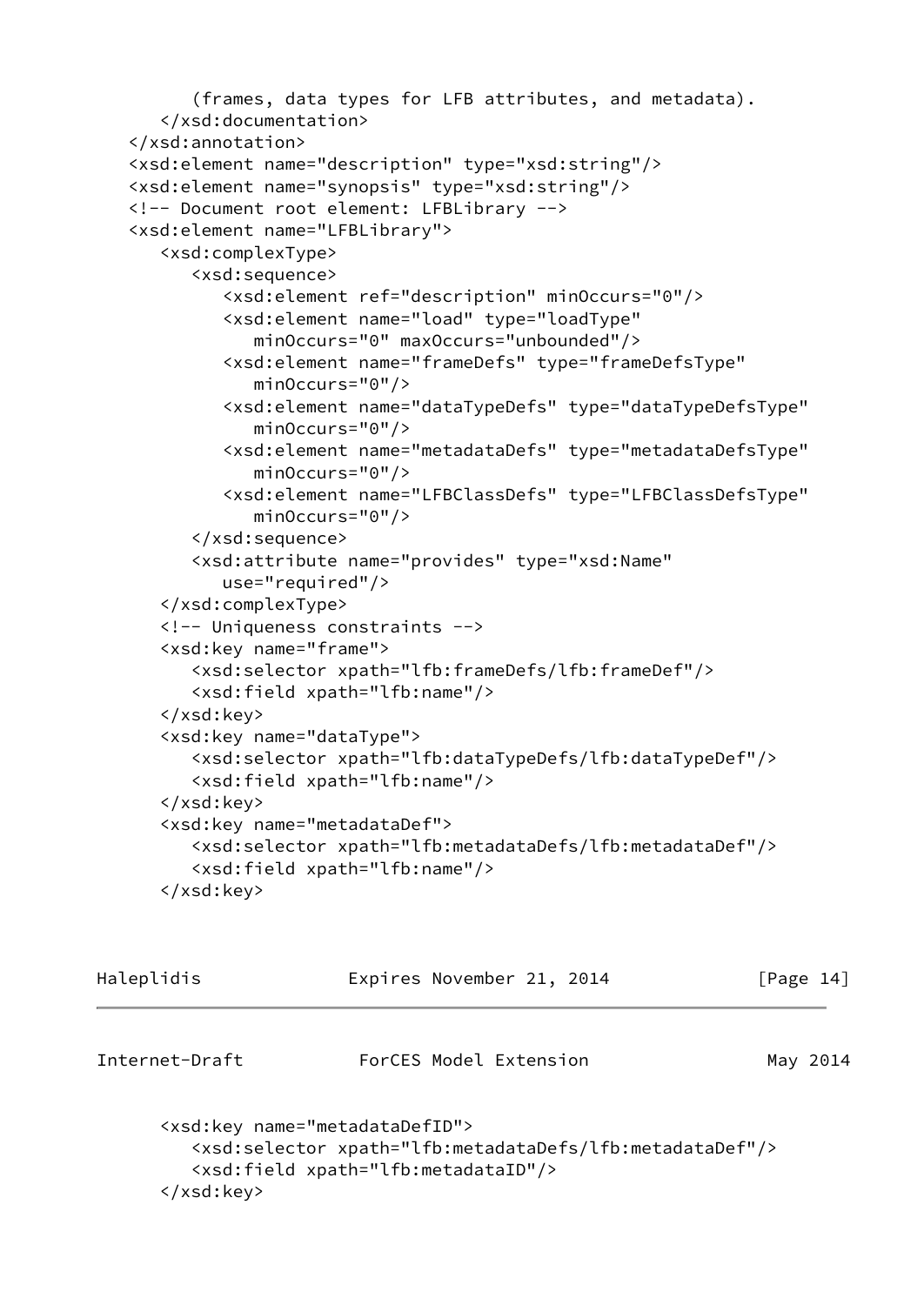```
 <xsd:key name="LFBClassDef">
       <xsd:selector xpath="lfb:LFBClassDefs/lfb:LFBClassDef"/>
       <xsd:field xpath="lfb:name"/>
    </xsd:key>
    <xsd:key name="LFBClassDefID">
       <xsd:selector xpath="lfb:LFBClassDefs/lfb:LFBClassDef"/>
       <xsd:field xpath="@LFBClassID"/>
    </xsd:key>
 </xsd:element>
 <xsd:complexType name="loadType">
    <xsd:attribute name="library" type="xsd:Name" use="required"/>
    <xsd:attribute name="location" type="xsd:anyURI"
       use="optional"/>
 </xsd:complexType>
 <xsd:complexType name="frameDefsType">
    <xsd:sequence>
       <xsd:element name="frameDef" maxOccurs="unbounded">
          <xsd:complexType>
             <xsd:sequence>
                <xsd:element name="name" type="xsd:NMTOKEN"/>
                <xsd:element ref="synopsis"/>
                <xsd:element ref="description"
                   minOccurs="0"/>
             </xsd:sequence>
          </xsd:complexType>
       </xsd:element>
    </xsd:sequence>
 </xsd:complexType>
 <xsd:complexType name="dataTypeDefsType">
    <xsd:sequence>
       <xsd:element name="dataTypeDef" maxOccurs="unbounded">
          <xsd:complexType>
             <xsd:sequence>
                <xsd:element name="name" type="xsd:NMTOKEN"/>
                <xsd:element name="derivedFrom" type="xsd:NMTOKEN"
                    minOccurs="0"/>
                <xsd:element ref="synopsis"/>
                <xsd:element ref="description"
                    minOccurs="0"/>
                <xsd:group ref="typeDeclarationGroup"/>
             </xsd:sequence>
          </xsd:complexType>
       </xsd:element>
    </xsd:sequence>
```
Haleplidis **Expires November 21, 2014** [Page 15]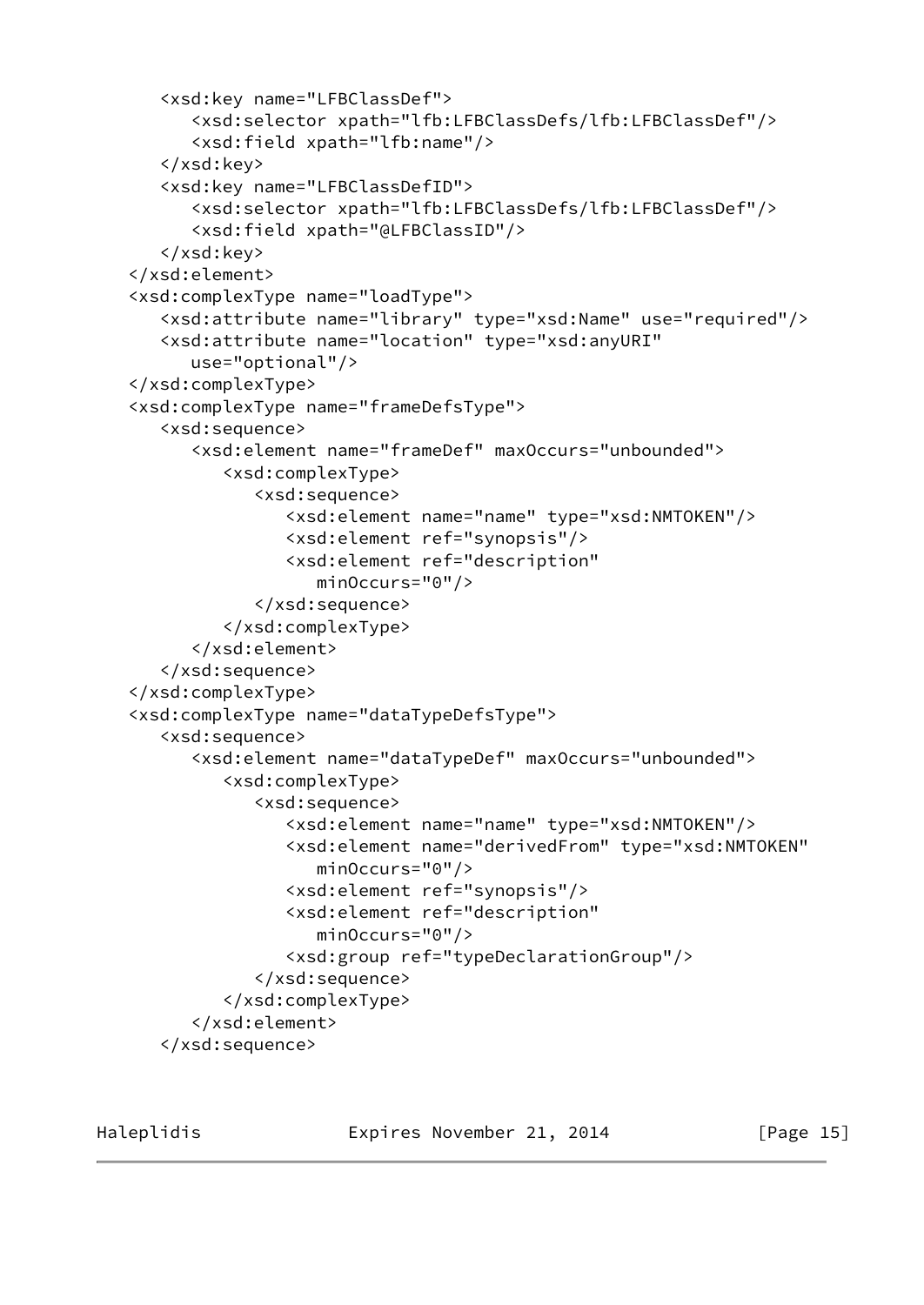```
 </xsd:complexType>
 <!-- Predefined (built-in) atomic data-types are: char, uchar,
 int16, uint16, int32, uint32, int64, uint64, string[N], string,
 byte[N], boolean, octetstring[N], float32, float64 -->
 <xsd:group name="typeDeclarationGroup">
    <xsd:choice>
      \langle!-- Fxtension -->
       <xsd:sequence>
         \langle!-- /Extension -->
          <xsd:element name="typeRef" type="typeRefNMTOKEN"/>
          <!-- Extension -->
          <xsd:element name="DefaultValue" type="xsd:token"
             minOccurs="0"/>
       </xsd:sequence>
       <!-- /Extension -->
       <xsd:element name="atomic" type="atomicType"/>
       <xsd:element name="array" type="arrayType">
          <!-- Extension -->
          <!--declare keys to have unique IDs -->
          <xsd:key name="contentKeyID">
              <xsd:selector xpath="lfb:contentKey"/>
              <xsd:field xpath="@contentKeyID"/>
          </xsd:key>
          <!-- /Extension -->
       </xsd:element>
       <xsd:element name="struct" type="structType">
          <!-- Extension -->
          <!-- key declaration to make componentIDs unique in a struct -->
          <xsd:key name="structComponentID">
             <xsd:selector xpath="lfb:component"/>
             <xsd:field xpath="@componentID"/>
          </xsd:key>
          <!-- /Extension -->
       </xsd:element>
       <xsd:element name="union" type="structType"/>
       <xsd:element name="alias" type="typeRefNMTOKEN"/>
    </xsd:choice>
 </xsd:group>
 <xsd:simpleType name="typeRefNMTOKEN">
    <xsd:restriction base="xsd:token">
       <xsd:pattern value="\c+"/>
       <xsd:pattern value="string\[\d+\]"/>
       <xsd:pattern value="byte\[\d+\]"/>
       <xsd:pattern value="octetstring\[\d+\]"/>
    </xsd:restriction>
 </xsd:simpleType>
 <xsd:complexType name="atomicType">
```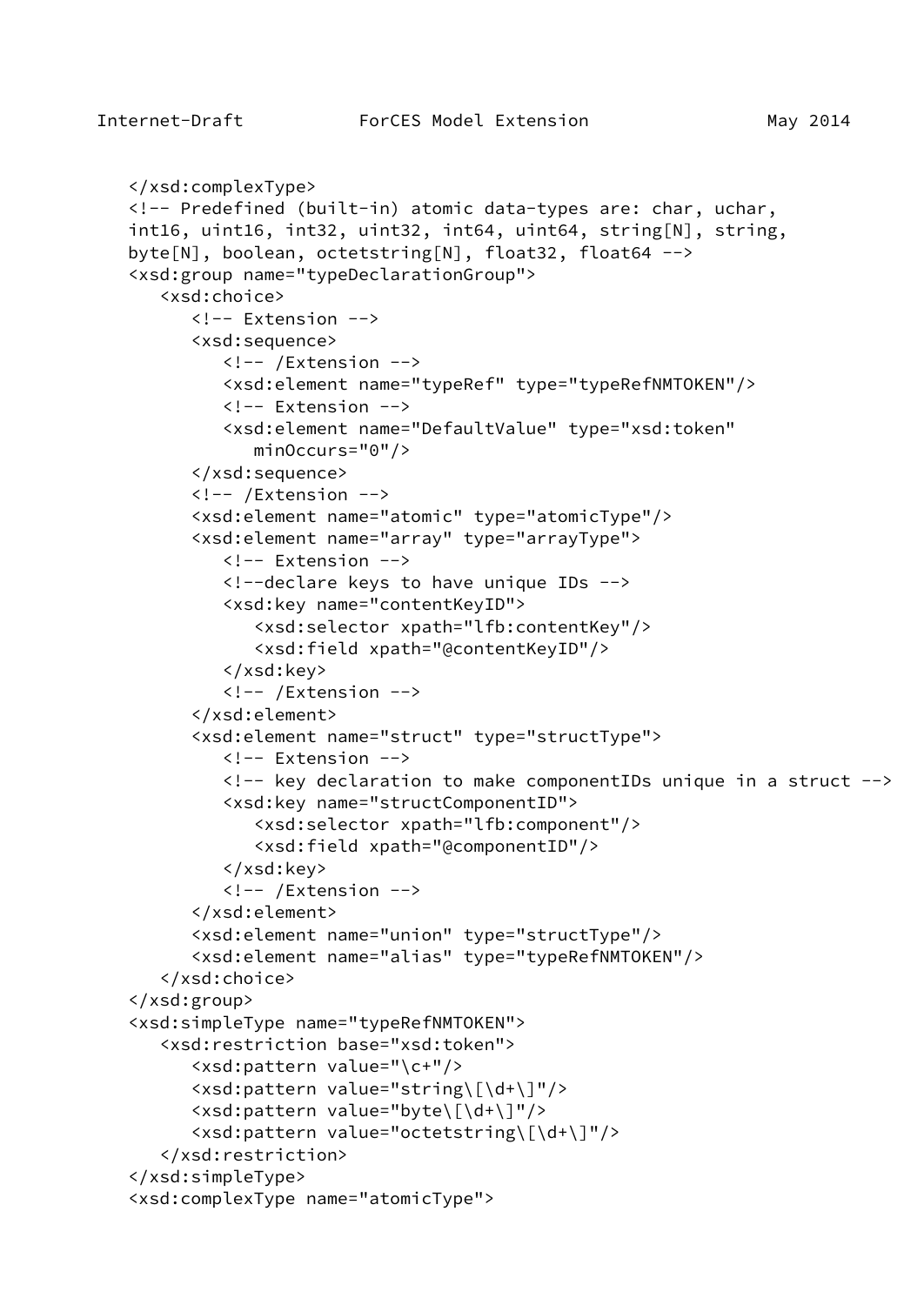```
 <xsd:sequence>
```

| Haleplidis                    | Expires November 21, 2014                                                                           | [Page $16$ ] |
|-------------------------------|-----------------------------------------------------------------------------------------------------|--------------|
| Internet-Draft                | ForCES Model Extension                                                                              | May 2014     |
|                               |                                                                                                     |              |
|                               | <xsd:element name="baseType" type="typeRefNMTOKEN"></xsd:element>                                   |              |
|                               | <xsd:element <="" name="rangeRestriction" td="" type="rangeRestrictionType"><td></td></xsd:element> |              |
| $minOccurs="0"$ />            | <xsd:element <="" name="specialValues" td="" type="specialValuesType"><td></td></xsd:element>       |              |
| $minOccurs="0"$               |                                                                                                     |              |
|                               | Extension                                                                                           |              |
|                               | <xsd:key name="SpecialValue"></xsd:key>                                                             |              |
|                               | <xsd:selector xpath="specialValue"></xsd:selector>                                                  |              |
|                               | <xsd:field xpath="@value"></xsd:field>                                                              |              |
|                               |                                                                                                     |              |
|                               | $\langle$ !-- /Extension -->                                                                        |              |
|                               |                                                                                                     |              |
| Extension                     |                                                                                                     |              |
|                               | <xsd:element <="" name="defaultValue" td="" type="xsd:token"><td></td></xsd:element>                |              |
| $minOccurs="0"$ />            |                                                                                                     |              |
| $\langle$ !-- /Extension -->  |                                                                                                     |              |
|                               |                                                                                                     |              |
|                               |                                                                                                     |              |
|                               | <xsd:complextype name="rangeRestrictionType"></xsd:complextype>                                     |              |
| <xsd:sequence></xsd:sequence> |                                                                                                     |              |
|                               | <xsd:element maxoccurs="unbounded" name="allowedRange"></xsd:element>                               |              |
|                               | <xsd:complextype></xsd:complextype>                                                                 |              |
|                               | <xsd:attribute <="" name="min" td="" type="xsd:integer"><td></td></xsd:attribute>                   |              |
|                               | use="required"/>                                                                                    |              |
|                               | <xsd:attribute <="" name="max" td="" type="xsd:integer"><td></td></xsd:attribute>                   |              |
|                               | $use="regulared"$                                                                                   |              |
|                               |                                                                                                     |              |
|                               |                                                                                                     |              |
| <br>                          |                                                                                                     |              |
|                               | <xsd:complextype name="specialValuesType"></xsd:complextype>                                        |              |
| <xsd:sequence></xsd:sequence> |                                                                                                     |              |
|                               | <xsd:element maxoccurs="unbounded" name="specialValue"></xsd:element>                               |              |
|                               | <xsd:complextype></xsd:complextype>                                                                 |              |
|                               | <xsd:sequence></xsd:sequence>                                                                       |              |
|                               | <xsd:element name="name" type="xsd:NMTOKEN"></xsd:element>                                          |              |
|                               | <xsd:element ref="synopsis"></xsd:element>                                                          |              |
|                               |                                                                                                     |              |
|                               | <xsd:attribute name="value" type="xsd:token"></xsd:attribute>                                       |              |
|                               |                                                                                                     |              |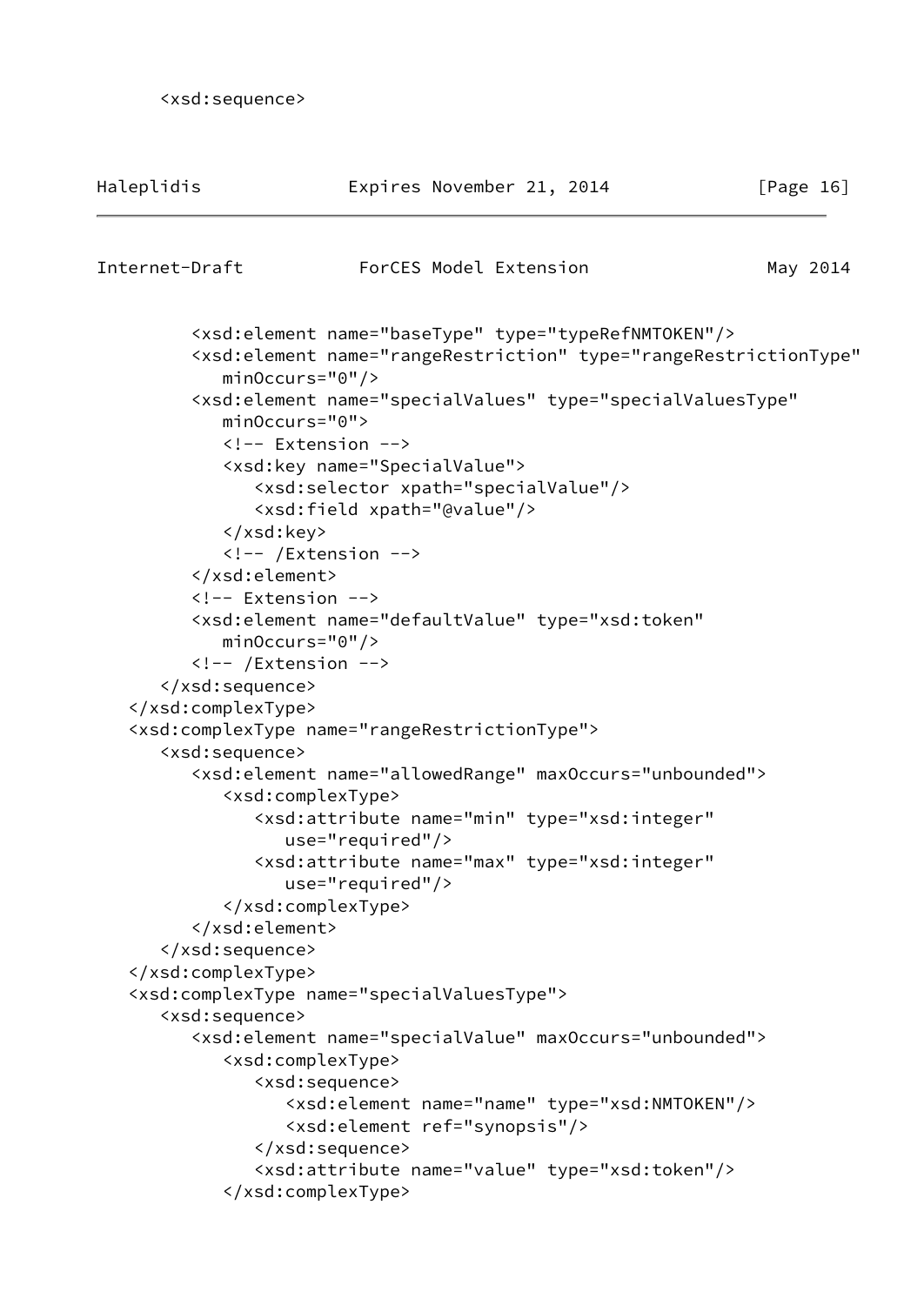```
 </xsd:element>
       </xsd:sequence>
    </xsd:complexType>
    <xsd:complexType name="arrayType">
       <xsd:sequence>
          <xsd:group ref="typeDeclarationGroup"/>
          <xsd:element name="contentKey" minOccurs="0"
             maxOccurs="unbounded">
Haleplidis Expires November 21, 2014 [Page 17]
Internet-Draft ForCES Model Extension May 2014
             <xsd:complexType>
                <xsd:sequence>
                   <xsd:element name="contentKeyField"
                      type="xsd:string" maxOccurs="unbounded"/>
                </xsd:sequence>
                <xsd:attribute name="contentKeyID" type="xsd:integer"
                   use="required"/>
             </xsd:complexType>
          </xsd:element>
       </xsd:sequence>
       <xsd:attribute name="type" use="optional" default="variable-size">
          <xsd:simpleType>
             <xsd:restriction base="xsd:string">
                <xsd:enumeration value="fixed-size"/>
                <xsd:enumeration value="variable-size"/>
             </xsd:restriction>
          </xsd:simpleType>
       </xsd:attribute>
       <xsd:attribute name="length" type="xsd:integer"
          use="optional"/>
       <xsd:attribute name="maxLength" type="xsd:integer"
          use="optional"/>
    </xsd:complexType>
    <xsd:complexType name="structType">
       <xsd:sequence>
          <xsd:element name="derivedFrom" type="typeRefNMTOKEN"
             minOccurs="0"/>
          <xsd:element name="component" maxOccurs="unbounded">
             <xsd:complexType>
                <xsd:sequence>
                   <xsd:element name="name" type="xsd:NMTOKEN"/>
                   <xsd:element ref="synopsis"/>
                   <xsd:element ref="description"
```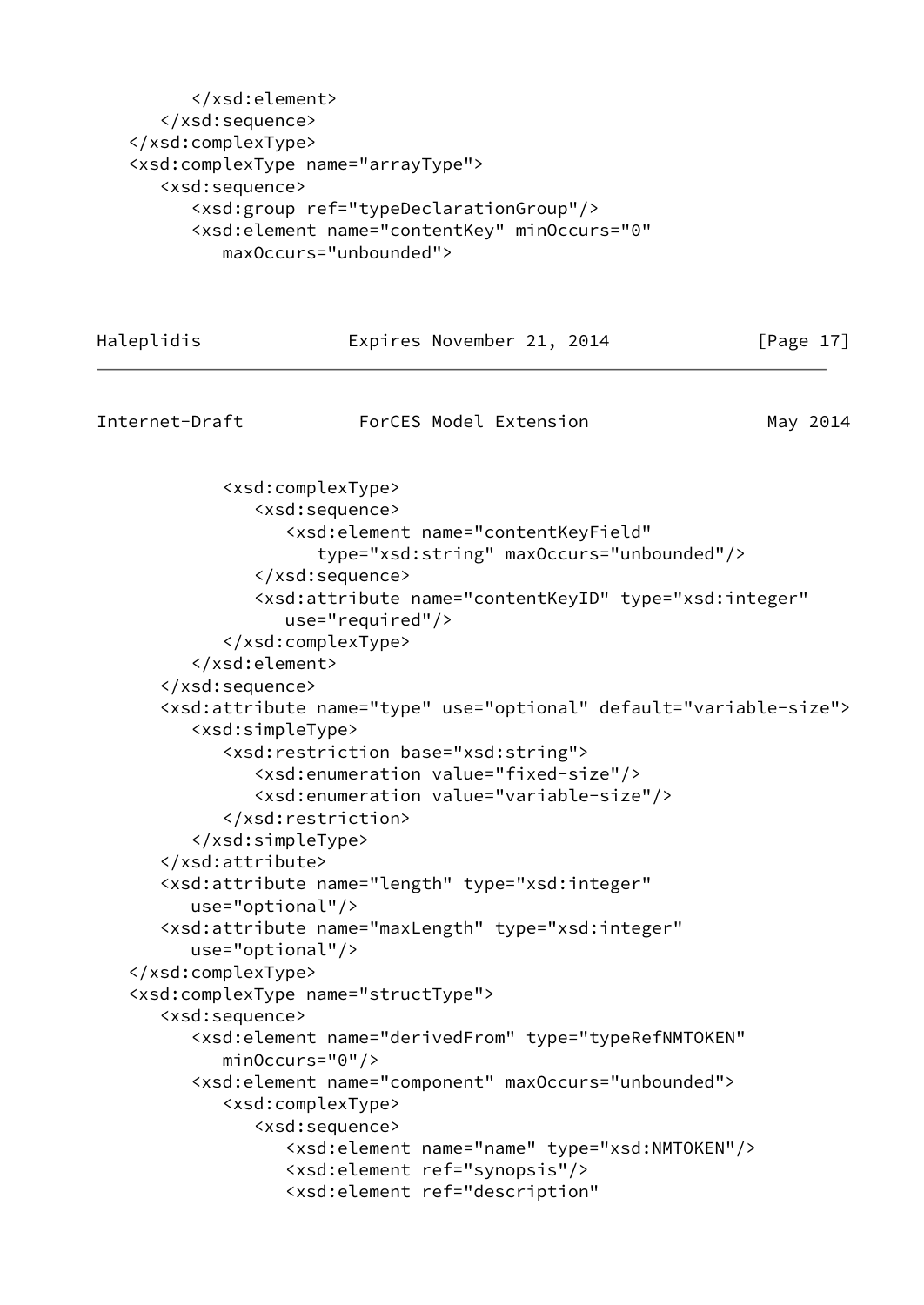```
 minOccurs="0"/>
             <xsd:element name="optional" minOccurs="0"/>
             <xsd:group ref="typeDeclarationGroup"/>
          </xsd:sequence>
          <xsd:attribute name="access" use="optional"
             default="read-write">
             <xsd:simpleType>
                 <xsd:list itemType="accessModeType"/>
             </xsd:simpleType>
          </xsd:attribute>
          <xsd:attribute name="componentID" type="xsd:unsignedInt"
             use="required"/>
       </xsd:complexType>
    </xsd:element>
 </xsd:sequence>
```

```
Haleplidis Expires November 21, 2014 [Page 18]
Internet-Draft ForCES Model Extension May 2014
    </xsd:complexType>
    <xsd:complexType name="metadataDefsType">
       <xsd:sequence>
          <xsd:element name="metadataDef" maxOccurs="unbounded">
             <xsd:complexType>
                <xsd:sequence>
                   <xsd:element name="name" type="xsd:NMTOKEN"/>
                   <xsd:element ref="synopsis"/>
                  <xsd:element name="metadataID" type="xsd:integer"/>
                   <xsd:element ref="description"
                     minOccurs="0"/>
                  <xsd:choice>
                     <xsd:element name="typeRef" type="typeRefNMTOKEN"/>
                     <xsd:element name="atomic" type="atomicType"/>
                     <!-- Extension -->
                     <xsd:element name="array" type="arrayType">
                        <!--declare keys to have unique IDs -->
                         <xsd:key name="contentKeyID1">
                            <xsd:selector xpath="lfb:contentKey"/>
                           <xsd:field xpath="@contentKeyID"/>
                        </xsd:key>
                         <!-- /Extension -->
                     </xsd:element>
                     <xsd:element name="struct" type="structType">
                        <!-- Extension -->
                         <!-- key declaration to make componentIDs unique
```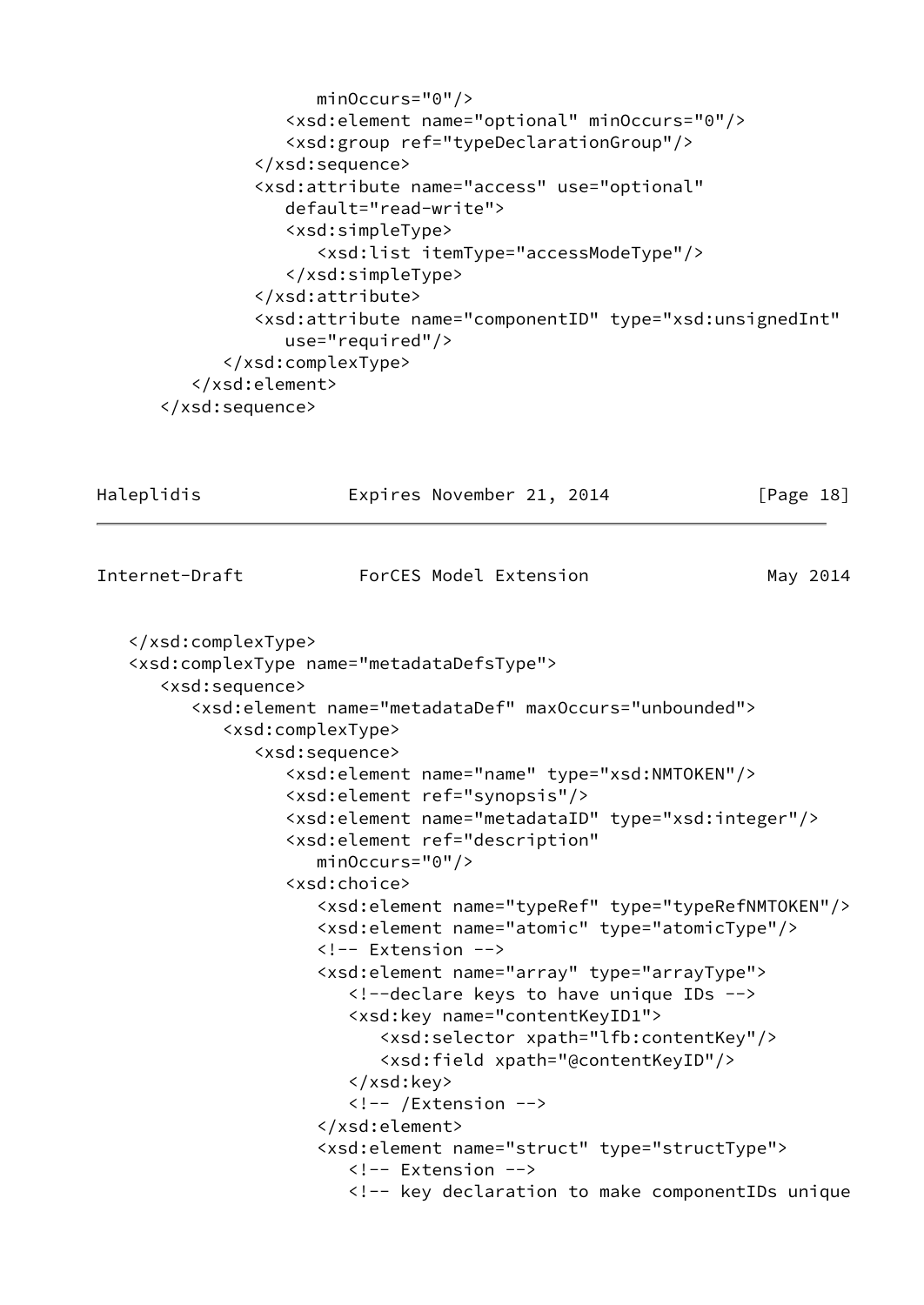```
 in a struct -->
                         <xsd:key name="structComponentID1">
                            <xsd:selector xpath="lfb:component"/>
                            <xsd:field xpath="@componentID"/>
                         </xsd:key>
                         <!-- /Extension -->
                      </xsd:element>
                   </xsd:choice>
                </xsd:sequence>
             </xsd:complexType>
          </xsd:element>
       </xsd:sequence>
    </xsd:complexType>
    <xsd:complexType name="LFBClassDefsType">
       <xsd:sequence>
          <xsd:element name="LFBClassDef" maxOccurs="unbounded">
             <xsd:complexType>
                <xsd:sequence>
                   <xsd:element name="name" type="xsd:NMTOKEN"/>
                   <xsd:element ref="synopsis"/>
                   <xsd:element name="version" type="versionType"/>
                   <xsd:element name="derivedFrom" minOccurs="0">
Haleplidis Expires November 21, 2014 [Page 19]
Internet-Draft ForCES Model Extension May 2014
                     <xsd:complexType>
                       <xsd:simpleContent>
                         <xsd:extension base="xsd:NMTOKEN">
                           <xsd:attribute name="version"
                             type="versionType" use="required"/>
                         </xsd:extension>
                       </xsd:simpleContent>
                     </xsd:complexType>
                   </xsd:element>
                   <xsd:element name="inputPorts"
                    type="inputPortsType" minOccurs="0"/>
                   <xsd:element name="outputPorts"
                    type="outputPortsType" minOccurs="0"/>
                   <xsd:element name="components"
                    type="LFBComponentsType" minOccurs="0"/>
                   <xsd:element name="capabilities"
                    type="LFBCapabilitiesType" minOccurs="0"/>
                   <xsd:element name="events" type="eventsType"
                      minOccurs="0"/>
```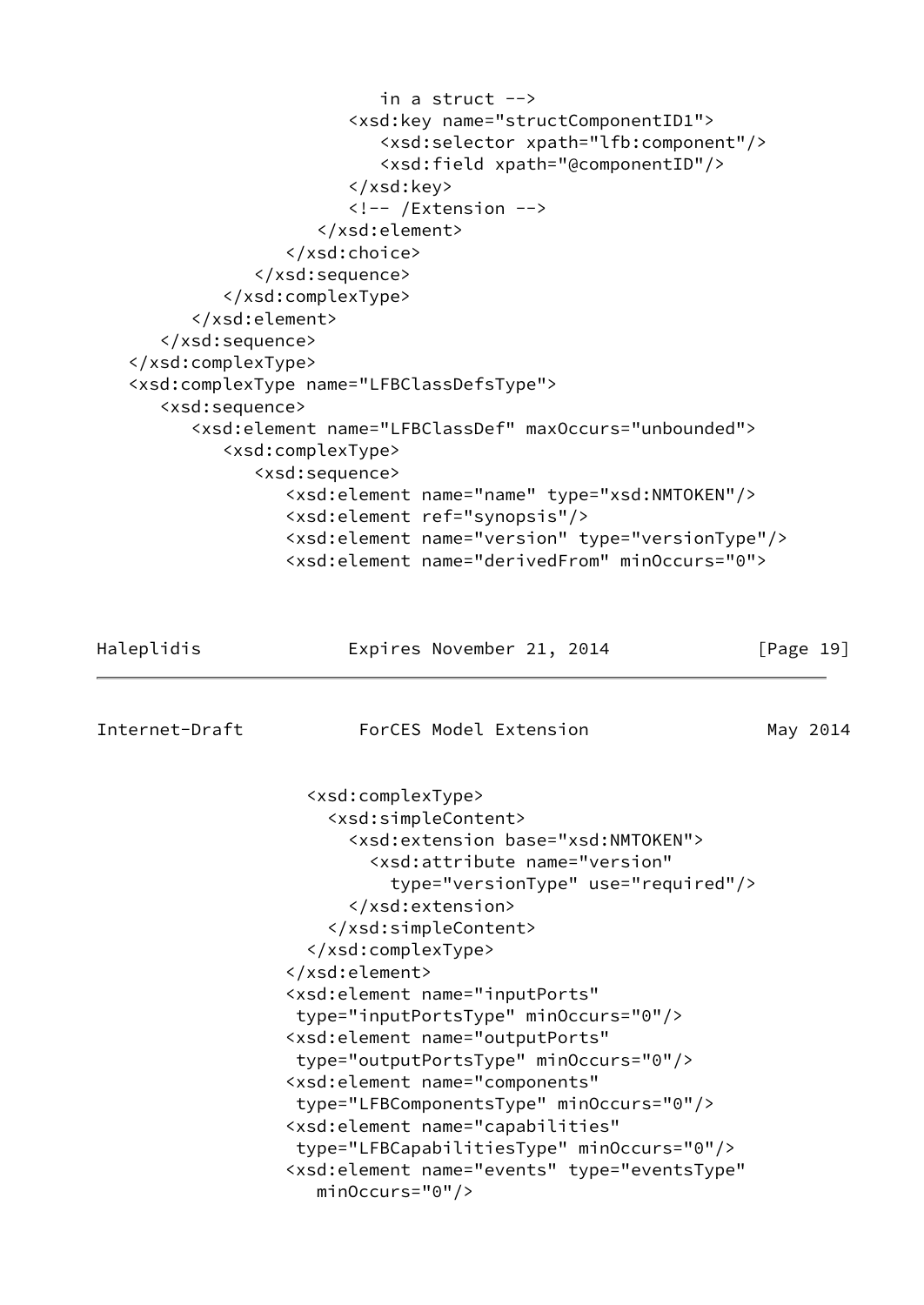```
 <xsd:element ref="description"
                      minOccurs="0"/>
                </xsd:sequence>
                <xsd:attribute name="LFBClassID" type="xsd:unsignedInt"
                   use="required"/>
             </xsd:complexType>
             <!-- Key constraint to ensure unique attribute names
             within a class: -->
             <xsd:key name="components">
                <xsd:selector xpath="lfb:components/lfb:component"/>
                <xsd:field xpath="lfb:name"/>
             </xsd:key>
             <xsd:key name="capabilities">
                <xsd:selector xpath="lfb:capabilities/lfb:capability"/>
                <xsd:field xpath="lfb:name"/>
             </xsd:key>
             <xsd:key name="events">
                <xsd:selector xpath="lfb:events/lfb:event"/>
                <xsd:field xpath="lfb:name"/>
             </xsd:key>
             <xsd:key name="eventsIDs">
                <xsd:selector xpath="lfb:events/lfb:event"/>
                <xsd:field xpath="@eventID"/>
             </xsd:key>
             <xsd:key name="componentIDs">
                <xsd:selector xpath="lfb:components/lfb:component"/>
                <xsd:field xpath="@componentID"/>
             </xsd:key>
             <xsd:key name="capabilityIDs">
Haleplidis Expires November 21, 2014 [Page 20]
Internet-Draft ForCES Model Extension May 2014
                <xsd:selector xpath="lfb:capabilities/lfb:capability"/>
                <xsd:field xpath="@componentID"/>
             </xsd:key>
             <xsd:key name="ComponentCapabilityComponentIDUniqueness">
                <xsd:selector
                   xpath="lfb:components/lfb:component|
                   lfb:capabilities/lfb:capability|lfb:events"/>
                <xsd:field xpath="@componentID|@baseID"/>
```
</xsd:key>

```
 </xsd:element>
```
 </xsd:sequence> </xsd:complexType>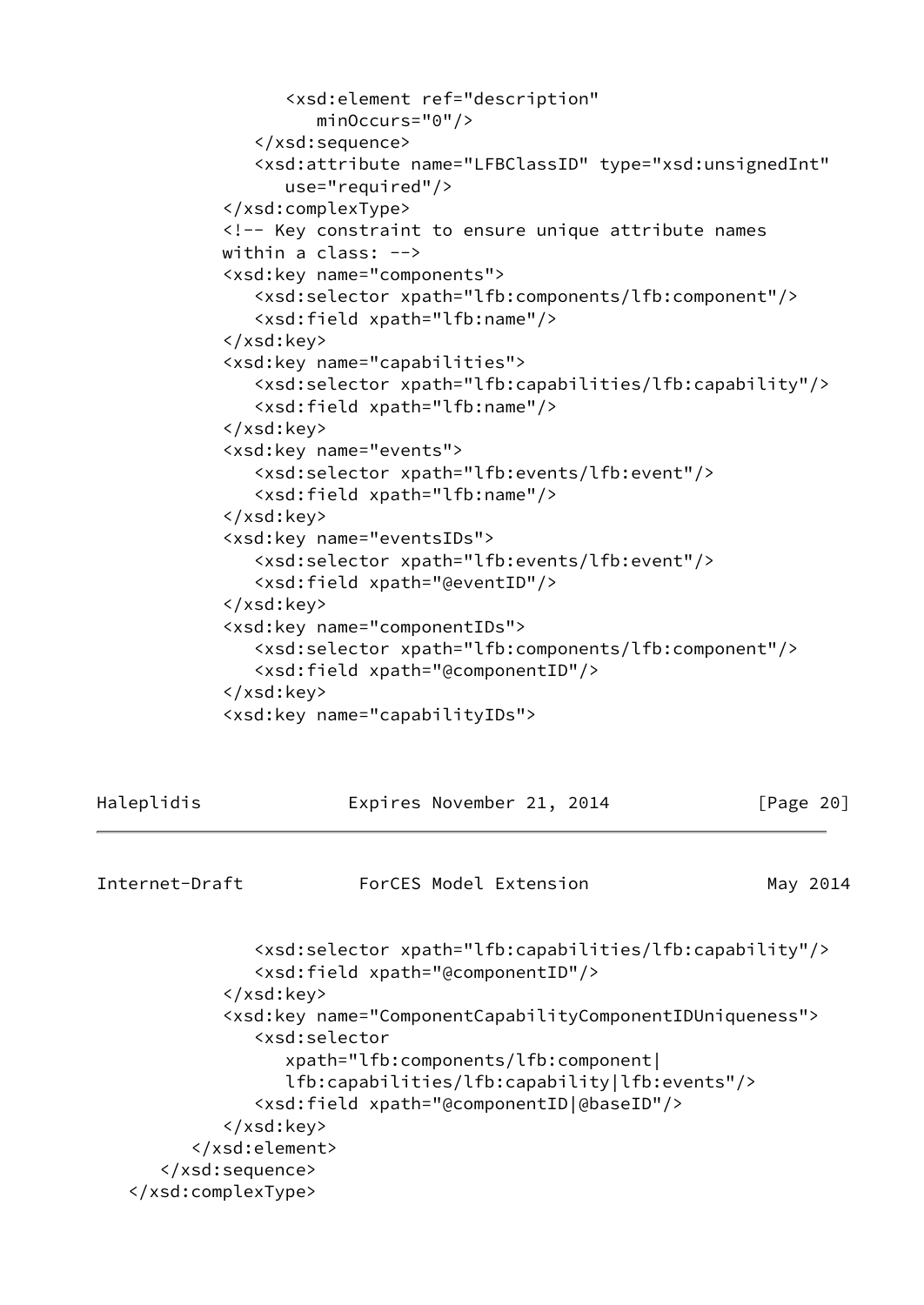```
 <xsd:simpleType name="versionType">
    <xsd:restriction base="xsd:NMTOKEN">
       <xsd:pattern value="[1-9][0-9]*\.([1-9][0-9]*|0)"/>
    </xsd:restriction>
 </xsd:simpleType>
 <xsd:complexType name="inputPortsType">
    <xsd:sequence>
       <xsd:element name="inputPort" type="inputPortType"
          maxOccurs="unbounded"/>
    </xsd:sequence>
 </xsd:complexType>
 <xsd:complexType name="inputPortType">
    <xsd:sequence>
       <xsd:element name="name" type="xsd:NMTOKEN"/>
       <xsd:element ref="synopsis"/>
       <xsd:element name="expectation" type="portExpectationType"/>
       <xsd:element ref="description" minOccurs="0"/>
    </xsd:sequence>
    <xsd:attribute name="group" type="xsd:boolean"
       use="optional" default="0"/>
 </xsd:complexType>
 <xsd:complexType name="portExpectationType">
    <xsd:sequence>
       <xsd:element name="frameExpected" minOccurs="0">
          <xsd:complexType>
             <xsd:sequence>
                <!-- ref must refer to a name of a defined
                  frame type -->
                <xsd:element name="ref" type="xsd:string"
                   maxOccurs="unbounded"/>
             </xsd:sequence>
          </xsd:complexType>
       </xsd:element>
       <xsd:element name="metadataExpected" minOccurs="0">
          <xsd:complexType>
             <xsd:choice maxOccurs="unbounded">
```

| Haleplidis     | Expires November 21, 2014                                                                                                                                                                                        | [Page 21] |
|----------------|------------------------------------------------------------------------------------------------------------------------------------------------------------------------------------------------------------------|-----------|
| Internet-Draft | ForCES Model Extension                                                                                                                                                                                           | May 2014  |
|                | ref must refer to a name of a defined metadata<br><xsd:element name="ref" type="metadataInputRefType"></xsd:element><br><xsd:element <br="" name="one-of">type="metadataInputChoiceType"/&gt;<br/></xsd:element> |           |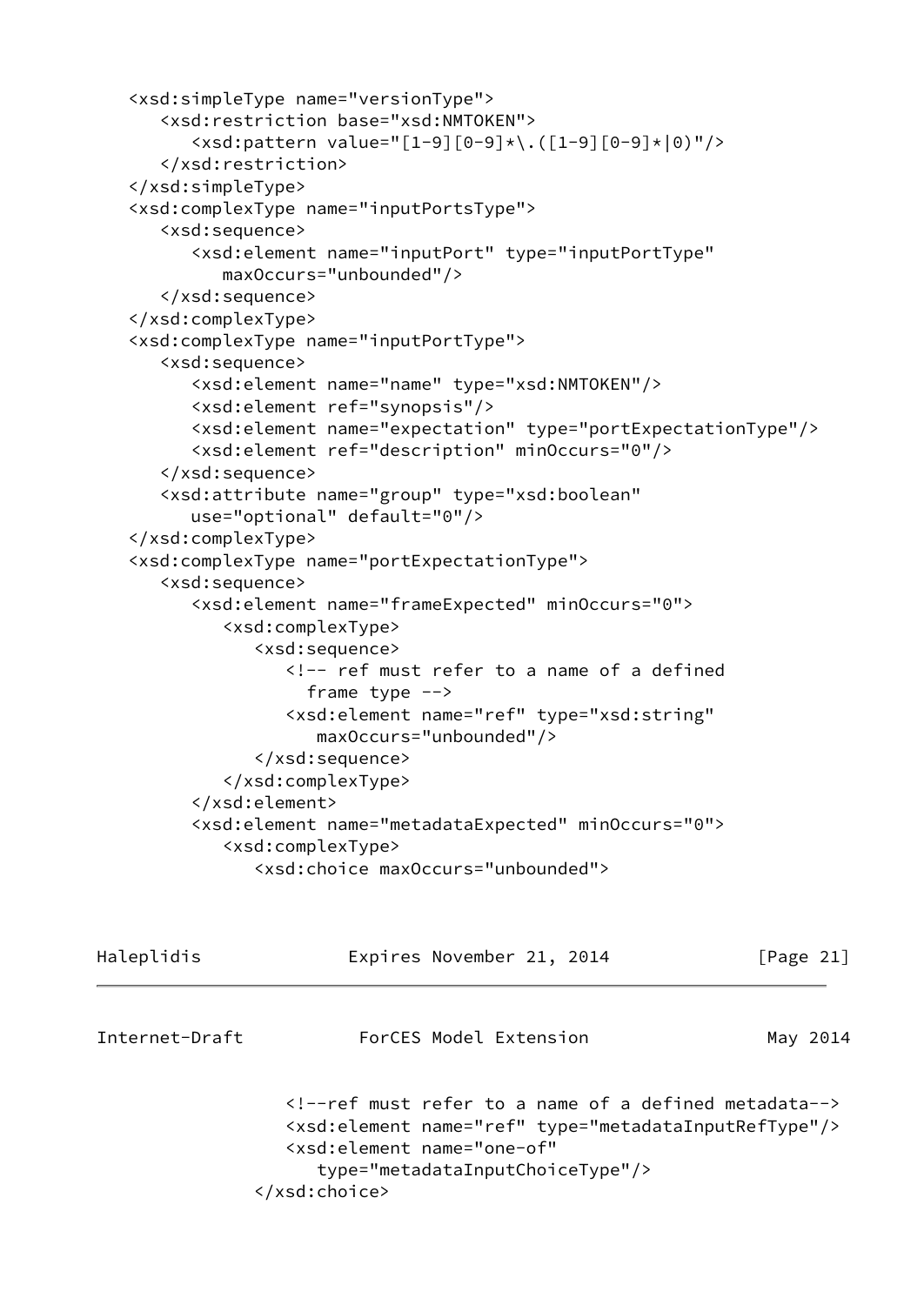```
 </xsd:complexType>
       </xsd:element>
    </xsd:sequence>
 </xsd:complexType>
 <xsd:complexType name="metadataInputChoiceType">
    <xsd:choice minOccurs="2" maxOccurs="unbounded">
       <!-- ref must refer to a name of a defined metadata -->
       <xsd:element name="ref" type="xsd:NMTOKEN"/>
       <xsd:element name="one-of" type="metadataInputChoiceType"/>
       <xsd:element name="metadataSet" type="metadataInputSetType"/>
    </xsd:choice>
 </xsd:complexType>
 <xsd:complexType name="metadataInputSetType">
    <xsd:choice minOccurs="2" maxOccurs="unbounded">
       <!-- ref must refer to a name of a defined metadata -->
       <xsd:element name="ref" type="metadataInputRefType"/>
       <xsd:element name="one-of" type="metadataInputChoiceType"/>
    </xsd:choice>
 </xsd:complexType>
 <xsd:complexType name="metadataInputRefType">
    <xsd:simpleContent>
       <xsd:extension base="xsd:NMTOKEN">
          <xsd:attribute name="dependency" use="optional"
             default="required">
             <xsd:simpleType>
                <xsd:restriction base="xsd:string">
                   <xsd:enumeration value="required"/>
                   <xsd:enumeration value="optional"/>
                </xsd:restriction>
             </xsd:simpleType>
          </xsd:attribute>
          <xsd:attribute name="defaultValue" type="xsd:token"
             use="optional"/>
       </xsd:extension>
    </xsd:simpleContent>
 </xsd:complexType>
 <xsd:complexType name="outputPortsType">
    <xsd:sequence>
       <xsd:element name="outputPort" type="outputPortType"
          maxOccurs="unbounded"/>
    </xsd:sequence>
 </xsd:complexType>
 <xsd:complexType name="outputPortType">
```
Haleplidis **Expires November 21, 2014** [Page 22]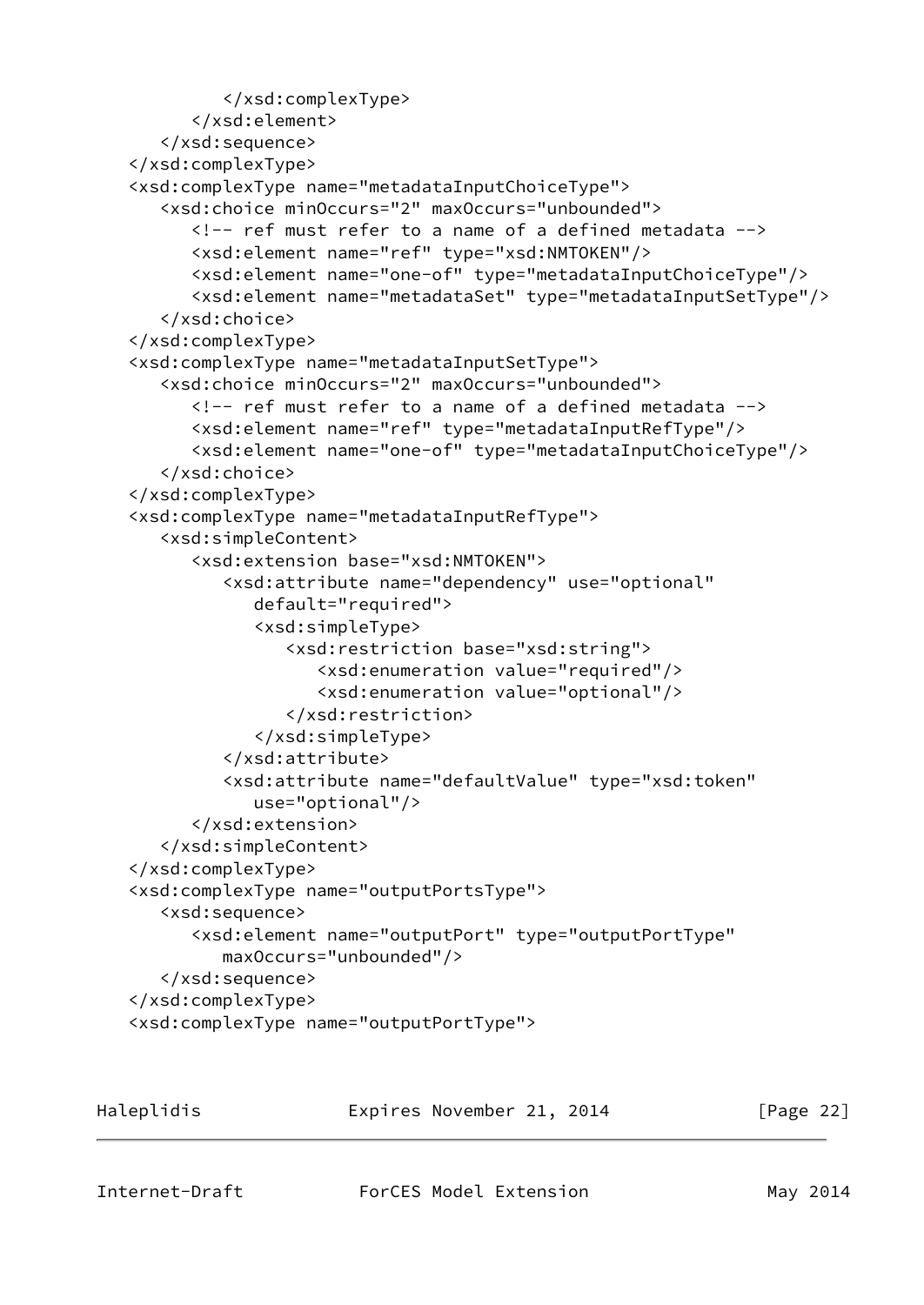```
 <xsd:sequence>
       <xsd:element name="name" type="xsd:NMTOKEN"/>
       <xsd:element ref="synopsis"/>
       <xsd:element name="product" type="portProductType"/>
       <xsd:element ref="description" minOccurs="0"/>
    </xsd:sequence>
    <xsd:attribute name="group" type="xsd:boolean"
       use="optional" default="0"/>
 </xsd:complexType>
 <xsd:complexType name="portProductType">
    <xsd:sequence>
       <xsd:element name="frameProduced" minOccurs="0">
          <xsd:complexType>
             <xsd:sequence>
                <!-- ref must refer to a name of a defined
                   frame type -->
                <xsd:element name="ref" type="xsd:NMTOKEN"
                   maxOccurs="unbounded"/>
             </xsd:sequence>
          </xsd:complexType>
       </xsd:element>
       <xsd:element name="metadataProduced" minOccurs="0">
          <xsd:complexType>
             <xsd:choice maxOccurs="unbounded">
                <!-- ref must refer to a name of a
                   defined metadata -->
                <xsd:element name="ref"
                   type="metadataOutputRefType"/>
                <xsd:element name="one-of"
                   type="metadataOutputChoiceType"/>
             </xsd:choice>
          </xsd:complexType>
       </xsd:element>
    </xsd:sequence>
 </xsd:complexType>
 <xsd:complexType name="metadataOutputChoiceType">
    <xsd:choice minOccurs="2" maxOccurs="unbounded">
       <!-- ref must refer to a name of a defined metadata -->
       <xsd:element name="ref" type="xsd:NMTOKEN"/>
       <xsd:element name="one-of" type="metadataOutputChoiceType"/>
       <xsd:element name="metadataSet" type="metadataOutputSetType"/>
    </xsd:choice>
 </xsd:complexType>
 <xsd:complexType name="metadataOutputSetType">
    <xsd:choice minOccurs="2" maxOccurs="unbounded">
      \langle!-- ref must refer to a name of a defined metadata -->
       <xsd:element name="ref" type="metadataOutputRefType"/>
       <xsd:element name="one-of" type="metadataOutputChoiceType"/>
```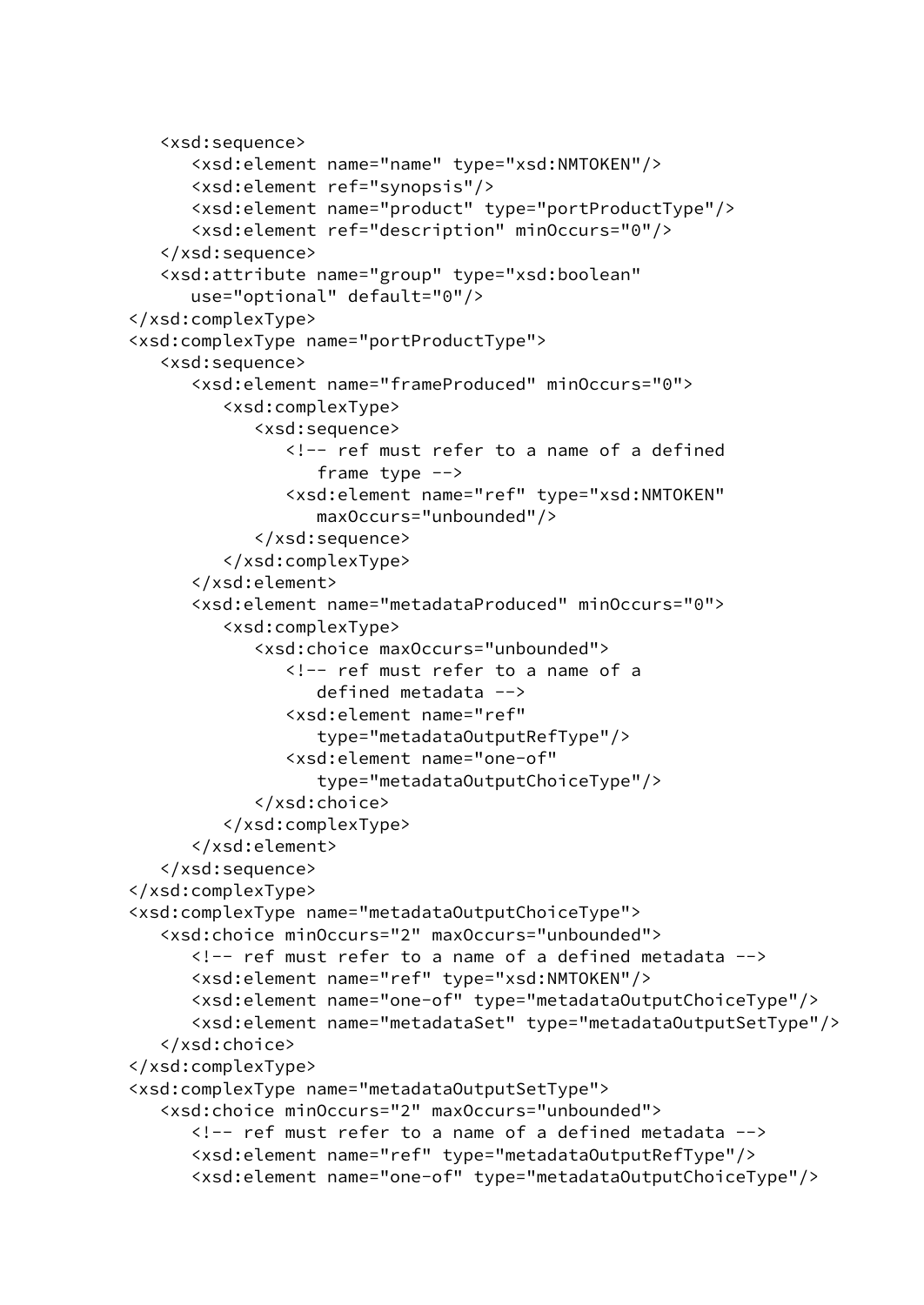#### Internet-Draft ForCES Model Extension May 2014

```
 </xsd:choice>
 </xsd:complexType>
 <xsd:complexType name="metadataOutputRefType">
    <xsd:simpleContent>
       <xsd:extension base="xsd:NMTOKEN">
          <xsd:attribute name="availability" use="optional"
             default="unconditional">
             <xsd:simpleType>
                <xsd:restriction base="xsd:string">
                    <xsd:enumeration value="unconditional"/>
                    <xsd:enumeration value="conditional"/>
                </xsd:restriction>
             </xsd:simpleType>
          </xsd:attribute>
       </xsd:extension>
    </xsd:simpleContent>
 </xsd:complexType>
 <xsd:complexType name="LFBComponentsType">
    <xsd:sequence>
       <xsd:element name="component" maxOccurs="unbounded">
          <xsd:complexType>
             <xsd:sequence>
                <xsd:element name="name" type="xsd:NMTOKEN"/>
                <xsd:element ref="synopsis"/>
                <xsd:element ref="description"
                    minOccurs="0"/>
                <xsd:element name="optional" minOccurs="0"/>
                <xsd:group ref="typeDeclarationGroup"/>
                <xsd:element name="defaultValue" type="xsd:token"
                   minOccurs="0"/>
             </xsd:sequence>
             <xsd:attribute name="access" use="optional"
                default="read-write">
                <xsd:simpleType>
                    <xsd:list itemType="accessModeType"/>
                </xsd:simpleType>
             </xsd:attribute>
             <!-- Extension Added restriction to component ID -->
             <xsd:attribute name="componentID" use="required">
                <xsd:simpleType>
                    <xsd:restriction base="xsd:unsignedInt">
                       <xsd:minExclusive value="0"/>
```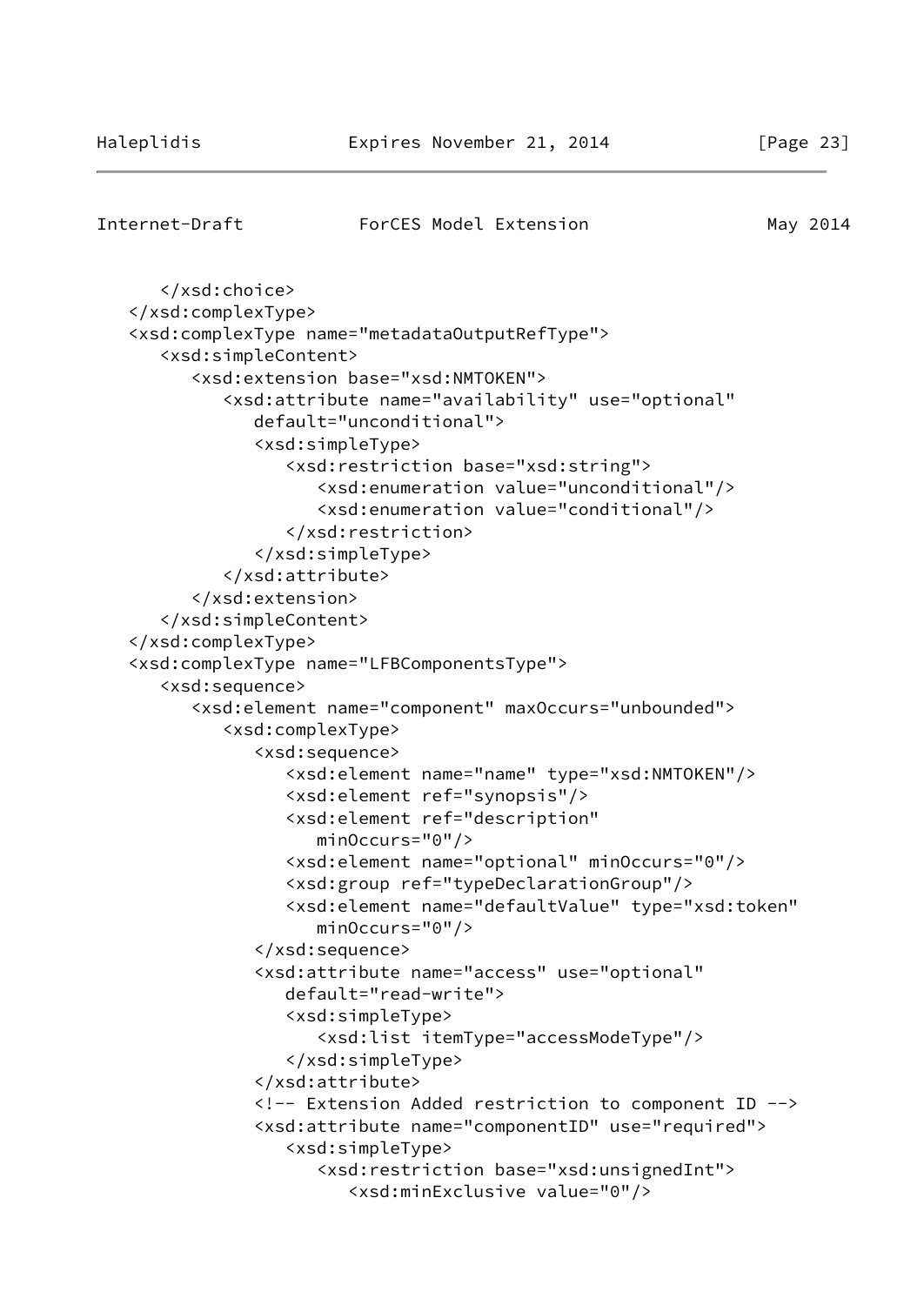```
 </xsd:restriction>
          </xsd:simpleType>
       </xsd:attribute>
       <!-- End of extension -->
    </xsd:complexType>
 </xsd:element>
```
Haleplidis **Expires November 21, 2014** [Page 24] Internet-Draft ForCES Model Extension May 2014 </xsd:sequence> </xsd:complexType> <xsd:simpleType name="accessModeType"> <xsd:restriction base="xsd:NMTOKEN"> <xsd:enumeration value="read-only"/> <xsd:enumeration value="read-write"/> <xsd:enumeration value="write-only"/> <xsd:enumeration value="read-reset"/> <xsd:enumeration value="trigger-only"/> </xsd:restriction> </xsd:simpleType> <xsd:complexType name="LFBCapabilitiesType"> <xsd:sequence> <xsd:element name="capability" maxOccurs="unbounded"> <xsd:complexType> <xsd:sequence> <xsd:element name="name" type="xsd:NMTOKEN"/> <xsd:element ref="synopsis"/> <xsd:element ref="description" minOccurs="0"/> <xsd:element name="optional" minOccurs="0"/> <xsd:group ref="typeDeclarationGroup"/> </xsd:sequence> <xsd:attribute name="componentID" type="xsd:integer" use="required"/> </xsd:complexType> </xsd:element> </xsd:sequence> </xsd:complexType> <xsd:complexType name="eventsType"> <xsd:sequence> <xsd:element name="event" maxOccurs="unbounded"> <xsd:complexType> <xsd:sequence> <xsd:element name="name" type="xsd:NMTOKEN"/>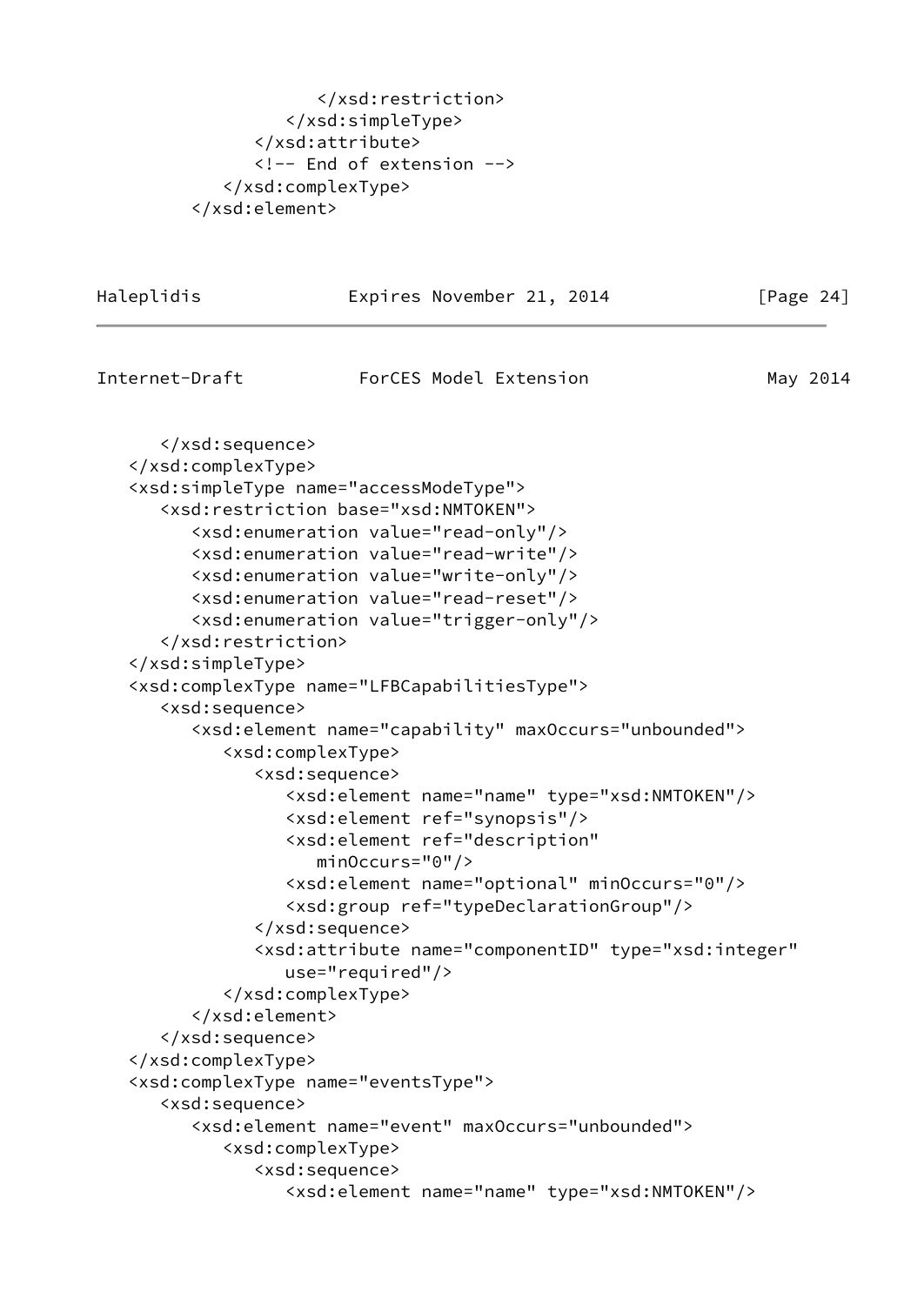```
 <xsd:element ref="synopsis"/>
          <xsd:element name="eventTarget"
            type="eventPathType"/>
          <xsd:element ref="eventCondition"/>
          <xsd:element name="eventReports"
           type="eventReportsType" minOccurs="0"/>
          <xsd:element ref="description"
             minOccurs="0"/>
       </xsd:sequence>
       <xsd:attribute name="eventID" type="xsd:integer"
          use="required"/>
    </xsd:complexType>
 </xsd:element>
```

| Haleplidis | Expires November 21, 2014 | [Page 25] |
|------------|---------------------------|-----------|
|            |                           |           |

</xsd:sequence>

Internet-Draft ForCES Model Extension May 2014

```
 <xsd:attribute name="baseID" type="xsd:integer"
       use="optional"/>
 </xsd:complexType>
\langle !-- the substitution group for the event conditions \rightarrow <xsd:element name="eventCondition" abstract="true"/>
 <xsd:element name="eventCreated"
  substitutionGroup="eventCondition"/>
 <xsd:element name="eventDeleted"
  substitutionGroup="eventCondition"/>
 <xsd:element name="eventChanged"
  substitutionGroup="eventCondition"/>
 <xsd:element name="eventGreaterThan"
  substitutionGroup="eventCondition"/>
 <xsd:element name="eventLessThan"
 substitutionGroup="eventCondition"/>
 <!-- Extension -->
 <xsd:element name="eventBecomesEqualTo"
    substitutionGroup="eventCondition"/>
 <!-- /Extension -->
 <xsd:complexType name="eventPathType">
    <xsd:sequence>
       <xsd:element ref="eventPathPart" maxOccurs="unbounded"/>
    </xsd:sequence>
 </xsd:complexType>
\langle!-- the substitution group for the event path parts \rightarrow <xsd:element name="eventPathPart" type="xsd:string"
    abstract="true"/>
```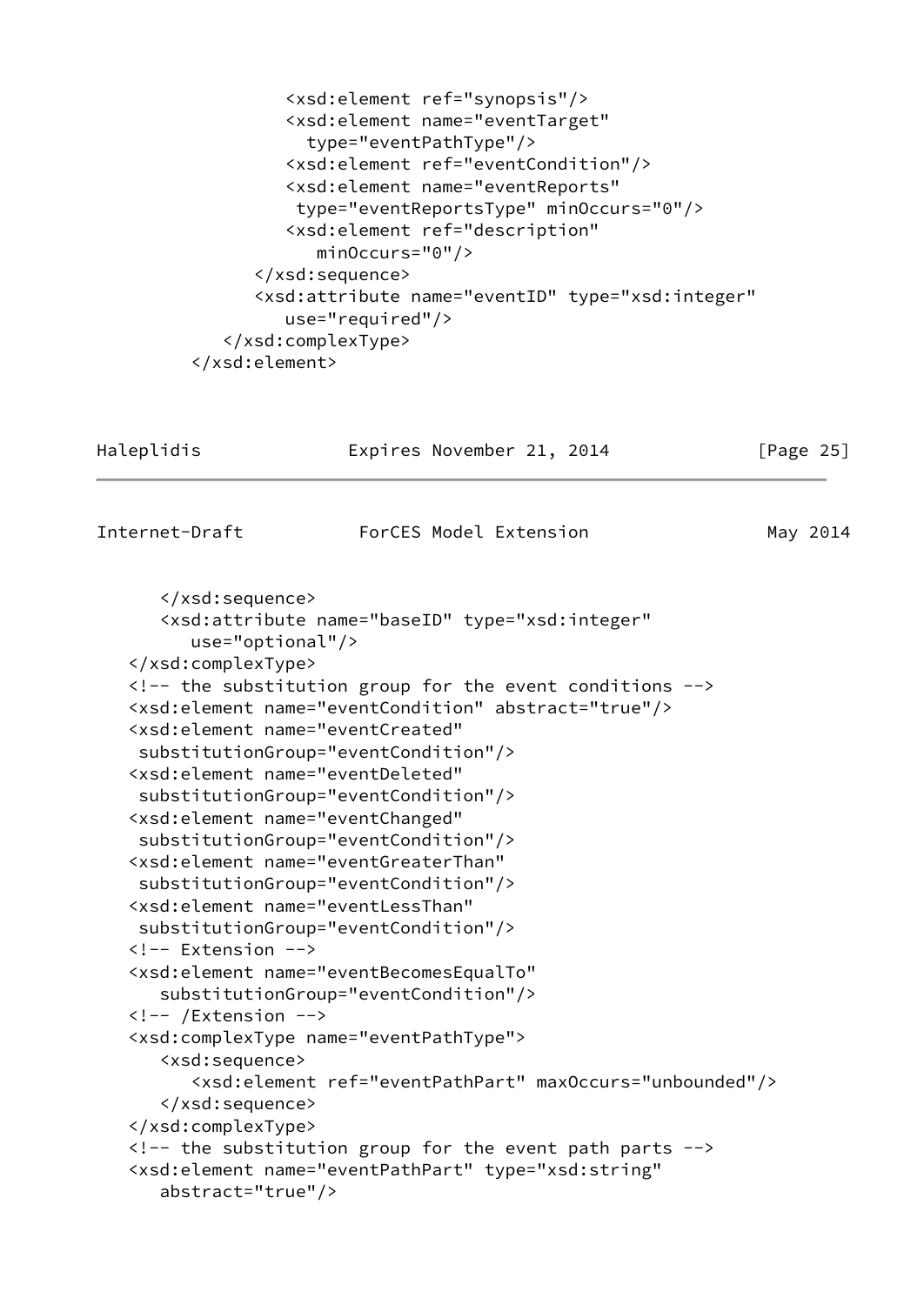```
 <xsd:element name="eventField" type="xsd:string"
       substitutionGroup="eventPathPart"/>
    <xsd:element name="eventSubscript" type="xsd:string"
       substitutionGroup="eventPathPart"/>
    <xsd:complexType name="eventReportsType">
       <xsd:sequence>
          <xsd:element name="eventReport" type="eventPathType"
             maxOccurs="unbounded"/>
       </xsd:sequence>
    </xsd:complexType>
    <xsd:simpleType name="booleanType">
       <xsd:restriction base="xsd:string">
          <xsd:enumeration value="0"/>
          <xsd:enumeration value="1"/>
       </xsd:restriction>
    </xsd:simpleType>
</xsd:schema>
```

```
 OpenFlow XML Library
```

| Haleplidis | Expires November 21, 2014 | [Page 26] |
|------------|---------------------------|-----------|
|            |                           |           |

<span id="page-29-1"></span>

| Internet-Draft | ForCES Model Extension | May 2014 |
|----------------|------------------------|----------|
|                |                        |          |

<span id="page-29-0"></span>[5](#page-29-0). Acknowledgements

 The author would like to acknowledge Joel Halpern, Jamal Hadi Salim and Dave Hood for their comments and discussion that helped shape this document in a better way.

<span id="page-29-2"></span>[6](#page-29-2). IANA Considerations

This specification requests that LFB Component ID 0 to be reserved.

<span id="page-29-3"></span>[7](#page-29-3). Security Considerations

 The security considerations that have been described in the ForCES Model RFC [[RFC5812](https://datatracker.ietf.org/doc/pdf/rfc5812)] apply to this document as well.

<span id="page-29-4"></span>[8](#page-29-4). References

<span id="page-29-5"></span>[8.1](#page-29-5). Normative References

```
 [I-D.ietf-forces-ceha]
            Ogawa, K., Wang, W., Haleplidis, E., and J. Salim, "ForCES
```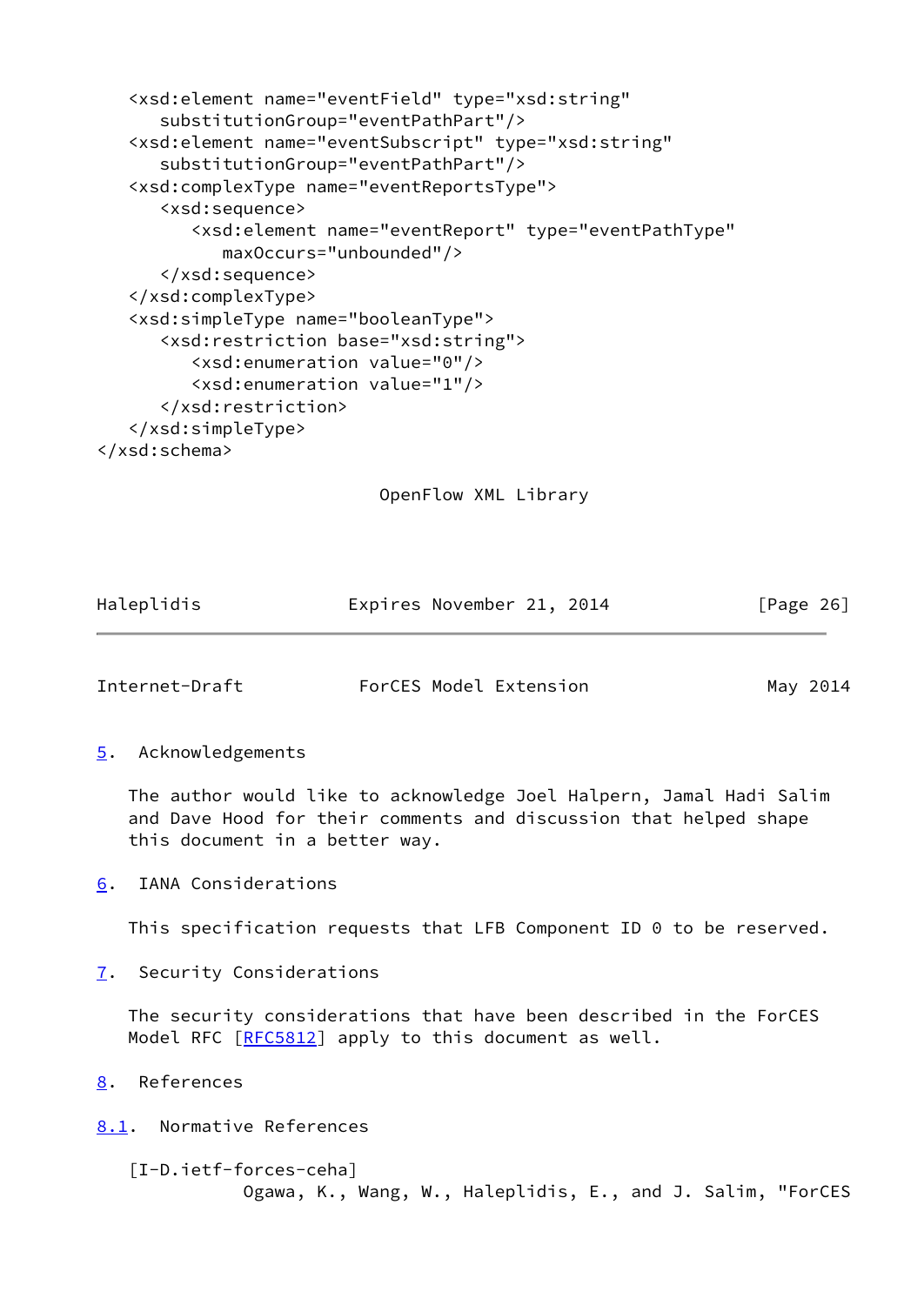Intra-NE High Availability", [draft-ietf-forces-ceha-08](https://datatracker.ietf.org/doc/pdf/draft-ietf-forces-ceha-08) (work in progress), October 2013.

<span id="page-30-1"></span>[OpenFlowSpec1.1]

 [http://www.OpenFlow.org/,](http://www.OpenFlow.org/) "The OpenFlow 1.1 Specification.", [<http://www.OpenFlow.org/documents/](http://www.OpenFlow.org/documents/OpenFlow-spec-v1.1.0.pdf) [OpenFlow-spec-v1.1.0.pdf>](http://www.OpenFlow.org/documents/OpenFlow-spec-v1.1.0.pdf).

- [RFC5810] Doria, A., Hadi Salim, J., Haas, R., Khosravi, H., Wang, W., Dong, L., Gopal, R., and J. Halpern, "Forwarding and Control Element Separation (ForCES) Protocol Specification", [RFC 5810,](https://datatracker.ietf.org/doc/pdf/rfc5810) March 2010.
- [RFC5812] Halpern, J. and J. Hadi Salim, "Forwarding and Control Element Separation (ForCES) Forwarding Element Model", [RFC](https://datatracker.ietf.org/doc/pdf/rfc5812) [5812,](https://datatracker.ietf.org/doc/pdf/rfc5812) March 2010.

<span id="page-30-0"></span>[8.2](#page-30-0). Informative References

 [RFC2119] Bradner, S., "Key words for use in RFCs to Indicate Requirement Levels", [BCP 14](https://datatracker.ietf.org/doc/pdf/bcp14), [RFC 2119](https://datatracker.ietf.org/doc/pdf/rfc2119), March 1997.

Author's Address

Greece

| Haleplidis                                                      | Expires November 21, 2014                         | [Page $27$ ] |
|-----------------------------------------------------------------|---------------------------------------------------|--------------|
| Internet-Draft                                                  | ForCES Model Extension                            | May 2014     |
| Evangelos Haleplidis<br>University of Patras<br>Patras<br>26500 | Department of Electrical and Computer Engineering |              |

Email: ehalep@ece.upatras.gr